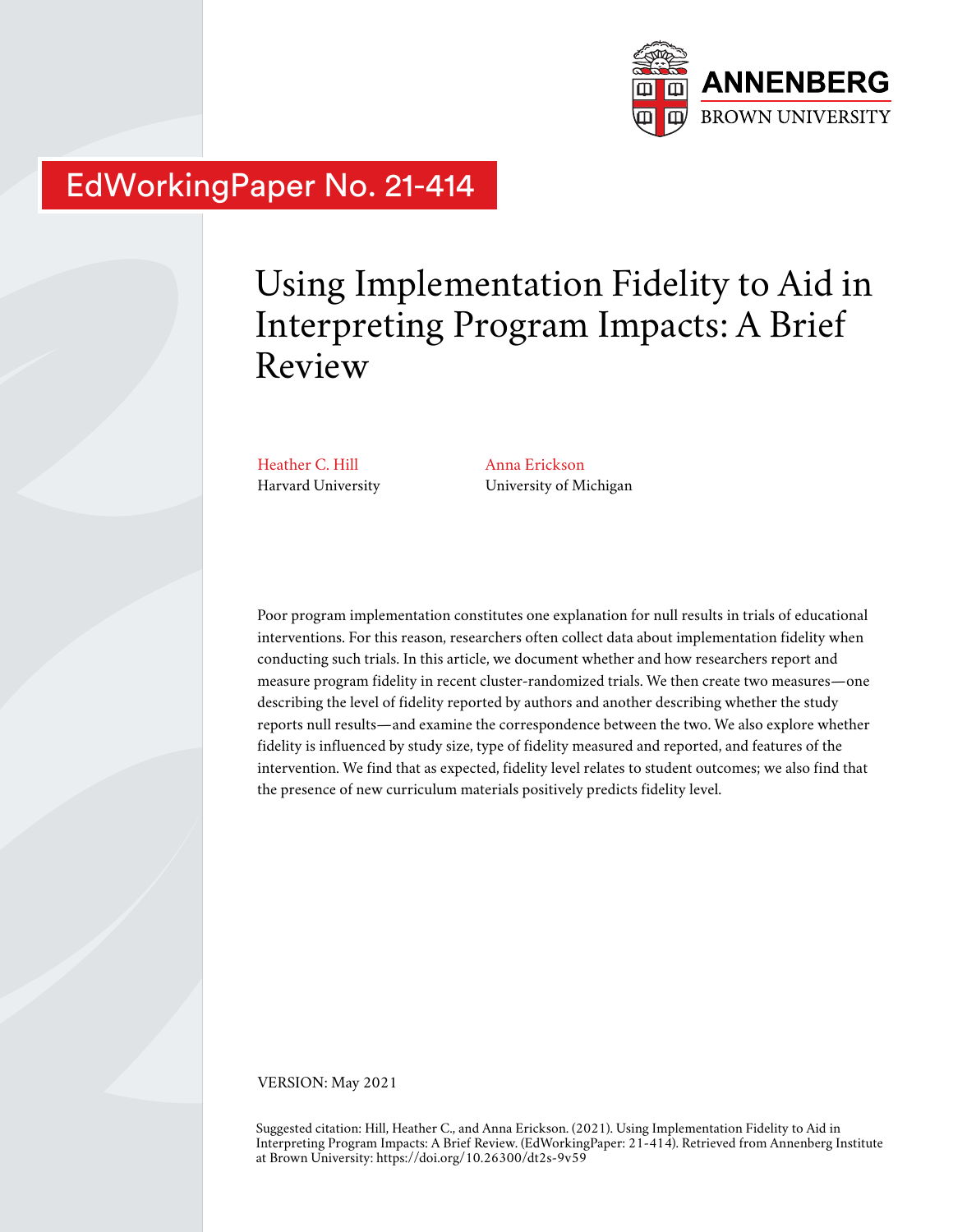### **Using Implementation Fidelity to Aid in Interpreting Program Impacts: A Brief Review**

Heather C. Hill Harvard Graduate School of Education Anna Erickson Youth Policy Lab, University of Michigan

Author's note: The research reported here was supported by the National Science Foundation through grant numbers 1348669 and 0918383 to Harvard University. We would like to thank Robin Jacob, Katherine Gonzalez, and Stacey Brockman for their assistance in preparing the manuscript. The opinions expressed are those of the authors.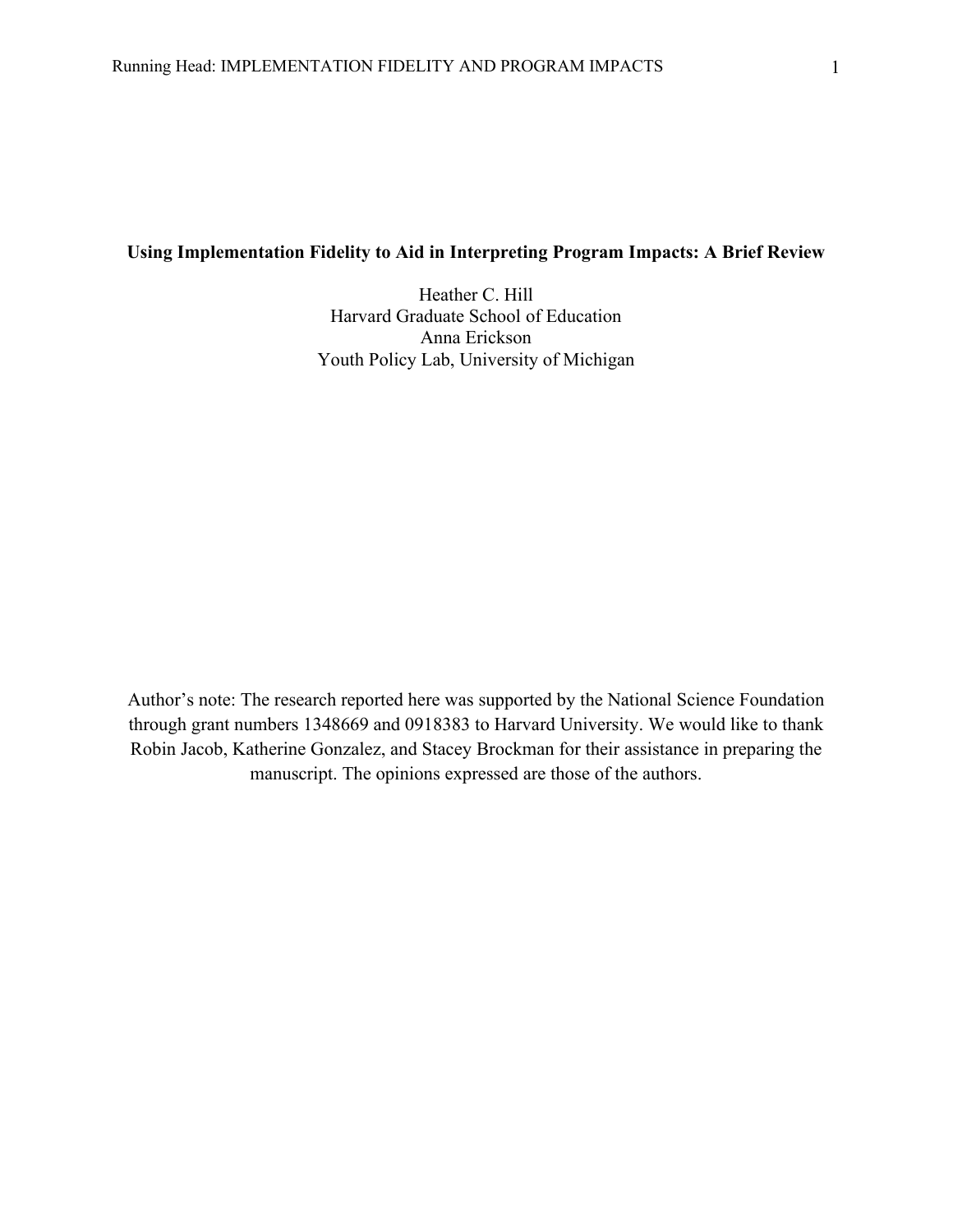#### **Abstract**

Poor program implementation constitutes one explanation for null results in trials of educational interventions. For this reason, researchers often collect data about implementation fidelity when conducting such trials. In this paper, we document whether and how researchers report and measure program fidelity in recent cluster-randomized trials (RCTs). We then create two measures – one describing the level of fidelity reported by authors, and another describing whether the study reports null results – and examine the correspondence between the two. We also explore whether fidelity is influenced by study size, type of fidelity measured and reported, and features of the intervention. We find that as expected, fidelity level relates to student outcomes; we also find that the presence of new curriculum materials positively predicts fidelity level.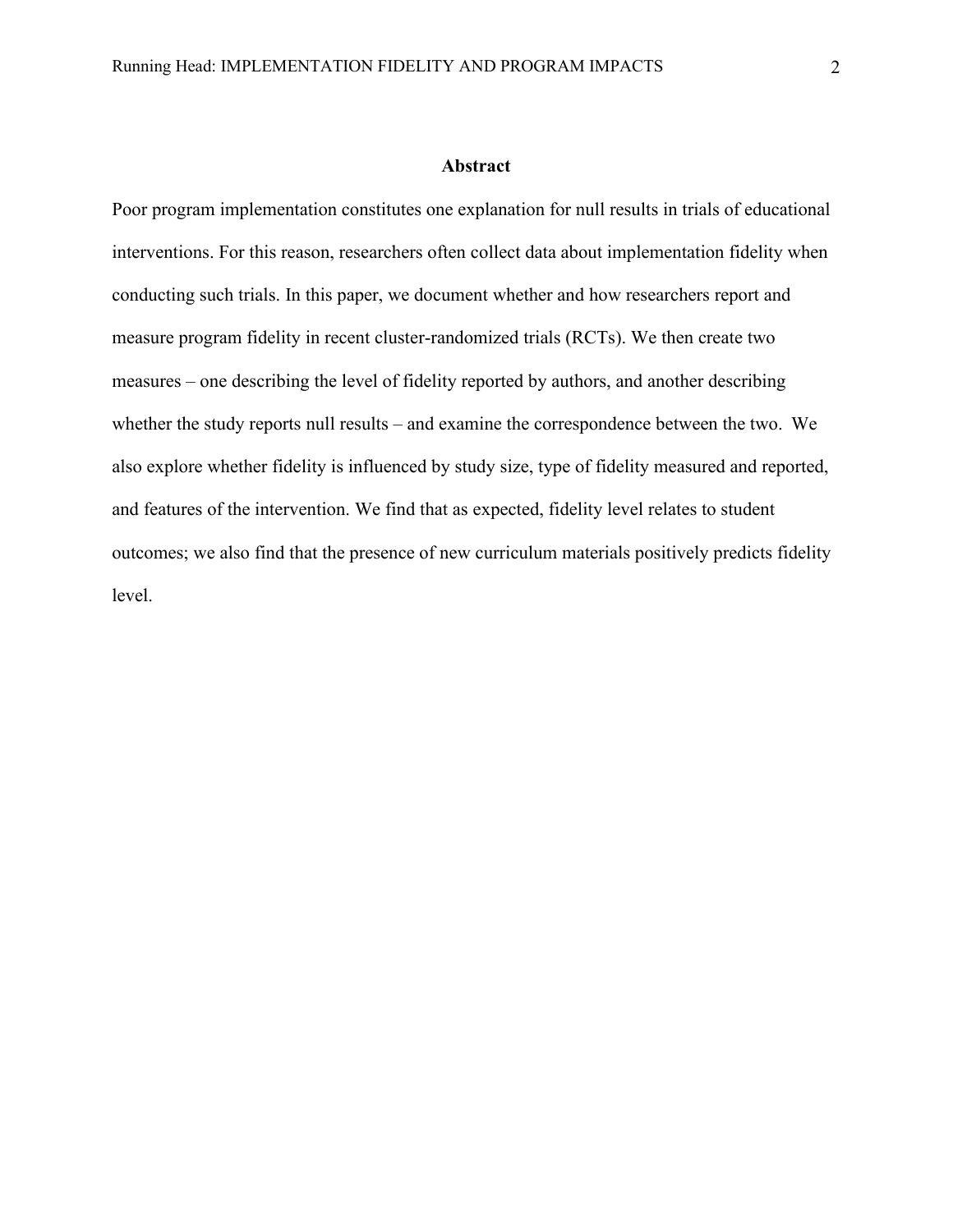**Using Implementation Fidelity to Aid in Interpreting Program Impacts: A Brief Review** An examination of program fidelity, or "how well an intervention is implemented in comparison with the original program design" (O'Donnell, 2008, p. 33) is considered critical to modern program evaluation. Estimates of fidelity can help confirm that changes in outcomes are in fact attributable to the program, increasing the internal validity of experiments and bolstering claims made about program efficacy (Dane & Schneider, 1998; Mowbray, Holter, Teague, & Bybee, 2003). Beyond providing methodological support, reports on program fidelity can also provide substantive assistance to designers and practitioners in human service sectors, especially when scholars subject these reports to systematic review. Reviews that examine common reasons for implementation failure, for instance, can help program designers strengthen their product (e.g., Durlak & DuPre, 2008).

Estimates of implementation fidelity can also help explain null results, in particular distinguishing between the possibility that the program was not delivered as designed and other sources of failure, such as methodological problems, flaws in program theory, or lack of fit to local contexts (Dane & Schneider, 1998; Hohmann & Shear, 2002; Jacob, this issue; Mowbray et al., 2003). Yet while conventional wisdom in policy analysis often locates null results in implementation failure, we have no estimates of the extent to which this is true, particularly in recent, rigorous trials of educational interventions. To this end, we review the evidence regarding program fidelity in modern educational research by analyzing classroom-level intervention projects funded by seven Institutional Educational Sciences (IES) programs and a second set of studies identified during a meta-analysis of STEM curriculum and professional development programs, projects funded primarily by the National Science Foundation. Specifically, we ask: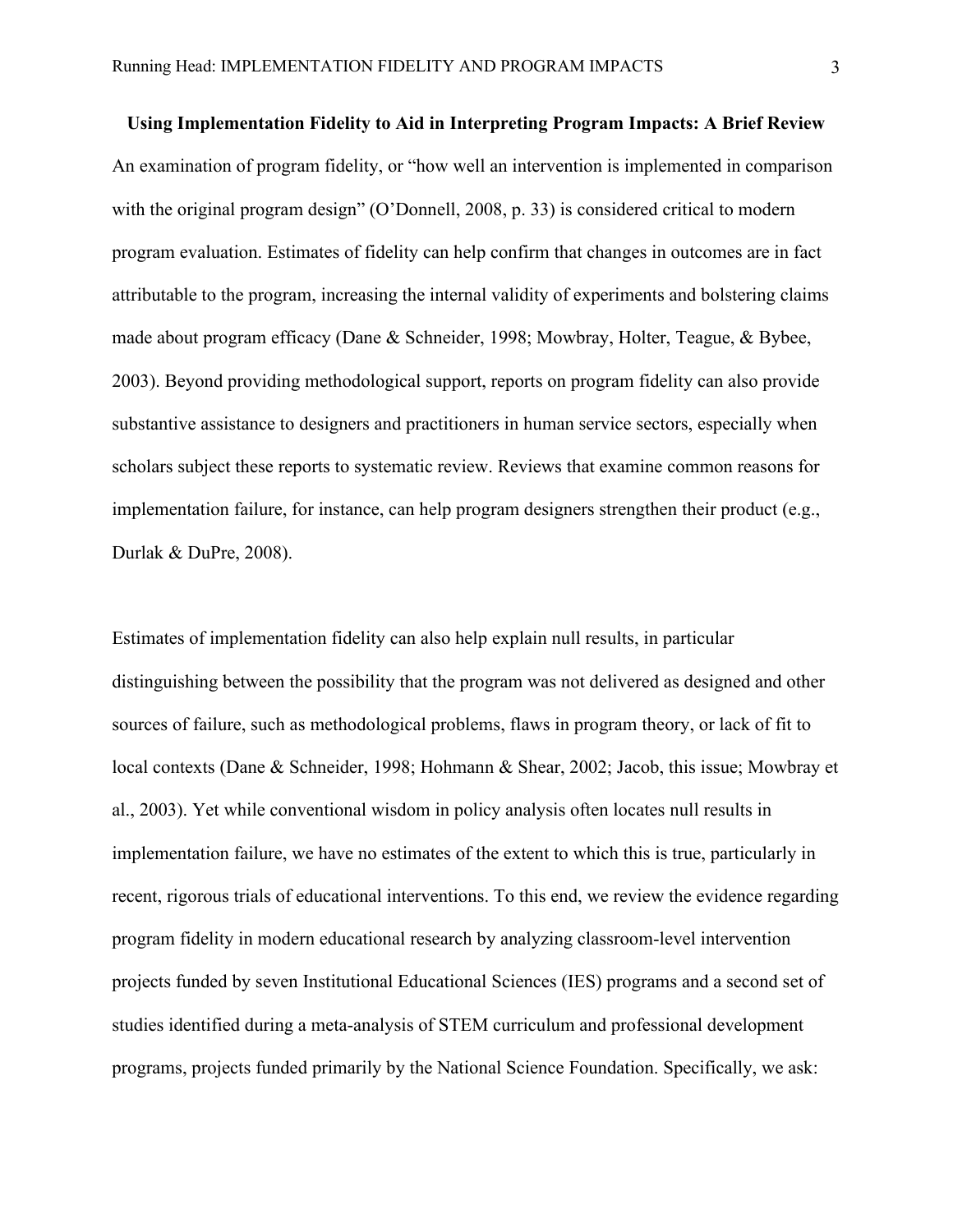1. How often is program fidelity reported, and how is it defined and measured in recent educational program evaluations? What proportion of evaluations report low, moderate, and high fidelity?

2. To what extent is implementation fidelity predictive of program success?

3. To what degree is the level of implementation fidelity related to study size, the type of fidelity measured and reported, and features of the intervention?

We also qualitatively explore how often authors connect null results to poor fidelity, and the explanations authors offer for a lack of fidelity. We describe our methods and results below.

#### **Methods**

Our analysis combines data from two samples of studies. The first involves IES-funded studies intended to change or improve K-12 classroom instruction. IES Requests for Applications (RFA) (e.g. U.S. Department of Education, 2009, p. 60) require that awardees collect implementation data, and thus we searched each major IES program (effective teachers and effective teaching, mathematics and science education, reading and writing, social and behavioral contexts for academic learning, social and character development, teacher quality in math and science, teacher quality in reading and writing) for grants awarded during the years 2002-2011. We chose these dates because we thought it unlikely that projects funded after 2011 would consistently have publicly available evidence on implementation fidelity and project outcomes at the time the search was originally conducted, in 2016. We restricted our search to efficacy and replication (Goal 3) and scale-up (Goal 4) studies because of our interest in fidelity under realistic school and classroom conditions. Because too much variation in program design and clientele would lead to difficult-to-interpret results, we excluded studies that were not based in K-12 classrooms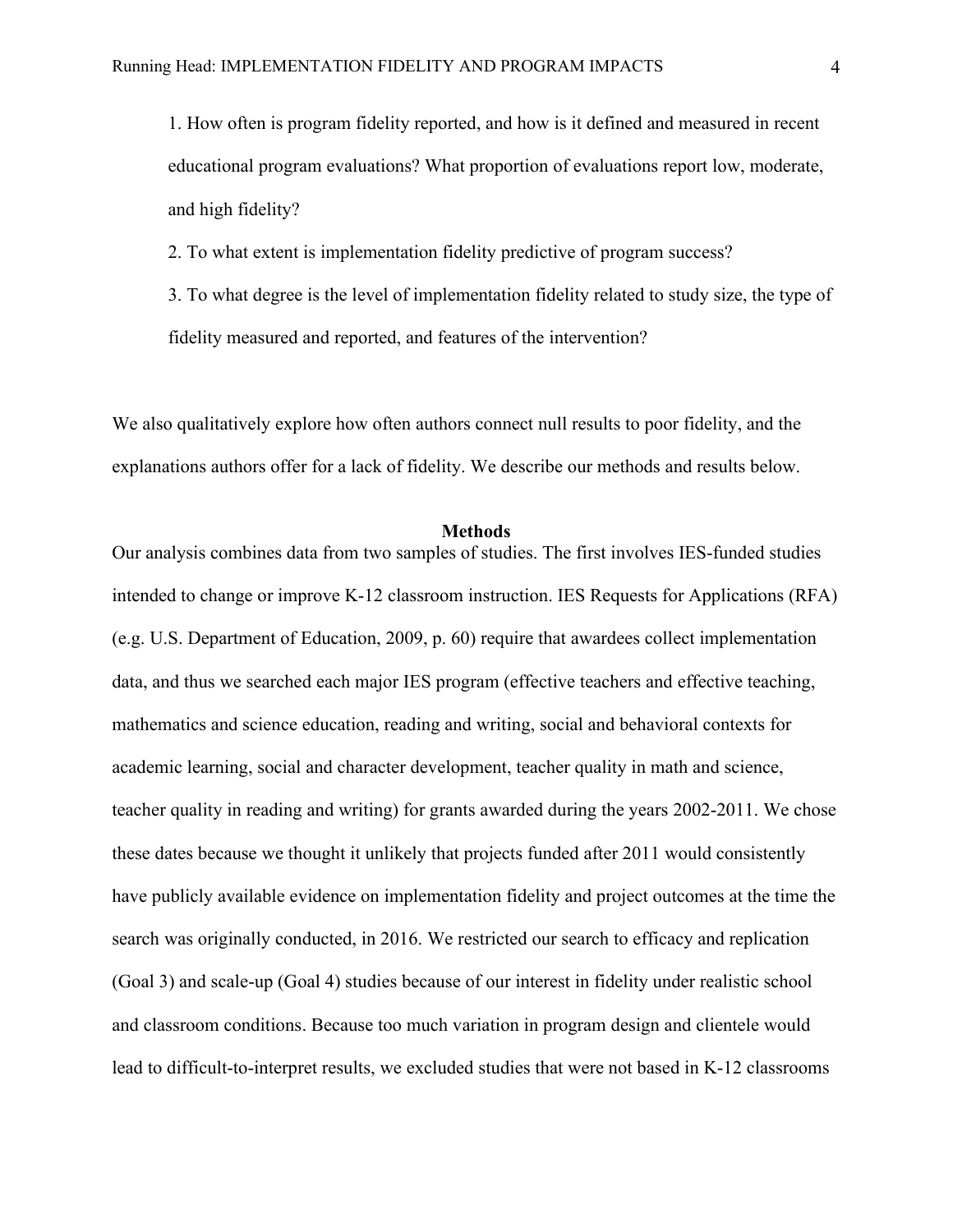(e.g., tutoring or online learning; pre-school) and studies focused on special populations (e.g., ELLs). This screen reduced the number of eligible projects to 42.

We located as many publications as we could find from each project, as authors often distributed student outcomes and implementation data over several papers. We then contacted principal investigators from grants with no publications to learn about study results and implementation metrics. In two cases these investigators were able to provide information on main impacts, but had not completed implementation analyses. In seven cases, we either could not reach the principal investigator after repeated attempts or student impact results were not ready for release. Most reports focused on one intervention/program, but one described multiple treatment arms (Penuel, Gallagher & Moorthy, 2011). To accommodate this, we coded study design features (e.g., type of implementation reported) for each intervention, but null results and fidelity separately for each treatment arm. In total, IES-funded studies contributed 35 reports containing 37 treatments.

Our second sample arises from a meta-analysis of preK-12 STEM curriculum and professional development interventions (see Lynch, Hill, Gonzalez & Pollard, 2019). In the initial round of screening, we downloaded 1,698 studies and examined their abstracts. Of these, 477 papers and reports met basic criteria for relevance, and were advanced to the next round of screening. In this round, two raters examined each paper to determine whether it met the review's inclusion criteria. [1](#page-5-0) After applying these inclusion/exclusion criteria, 42 papers and reports remained. As

<span id="page-5-0"></span><sup>&</sup>lt;sup>1</sup> As reported in Lynch, Hill, Gonzalez & Pollard (2017), we required that projects have at least two teachers and 15 students in each treatment group (Slavin, Lake, & Groff, 2009). Projects also needed to provide student outcome data in at least one paper, and possess a randomized or strong quasi-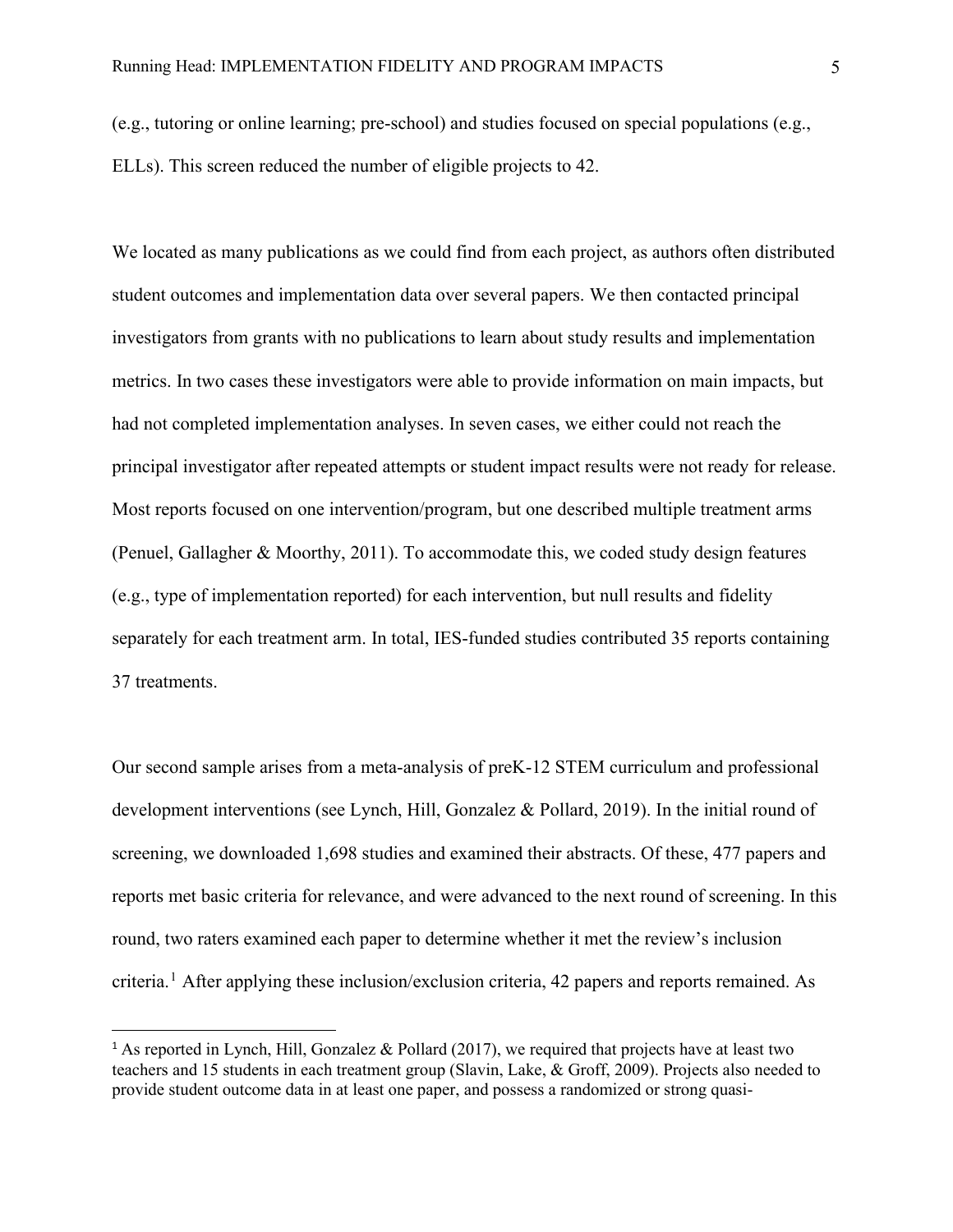above, we identified all available reports from a project, then reviewed those reports for evidence about implementation. To prevent double-reporting, we excluded papers already included in the IES pool. One study (Heller et al., 2012) included three treatment arms. The STEM metaanalysis sample therefore contributes information on 37 reports and 39 treatments in total.

Our achieved sample of studies is thus a convenience sample, in some senses, derived from easily accessible IES reports and an existing pool of studies located for a STEM metaanalysis. Because the IES and STEM samples differed in the requirements regarding measuring implementation fidelity, we answer the first research question, on frequency of reporting, separately. Because many studies did report on implementation, we are able to answer research questions two and three with a moderate-sized dataset.

## **Scoring and Analysis**

Our coding system was simple, designed mainly to categorize IES and STEM study results for descriptive analysis. Our first and simplest code was whether fidelity was reported at all. Second, we recorded the method(s) used to assess fidelity (e.g., teacher surveys, classroom observations), and whether project researchers designed their own fidelity measures or relied upon those designed by other research teams. Third, we assessed the type(s) of fidelity measured. How to do so was not immediately obvious; scholars have generated many ways to conceptualize fidelity and an equally large number of ways to measure it, with some offering as many as five different

experimental research design. We excluded papers that had no comparison group, where the comparison group was not measured at time periods commensurate with the treatment group, and where the comparison group was assembled through post-hoc matching. To provide comparability to the IES study pool, we then excluded projects that occurred exclusively or primarily in preK classrooms and that were conducted outside the United States.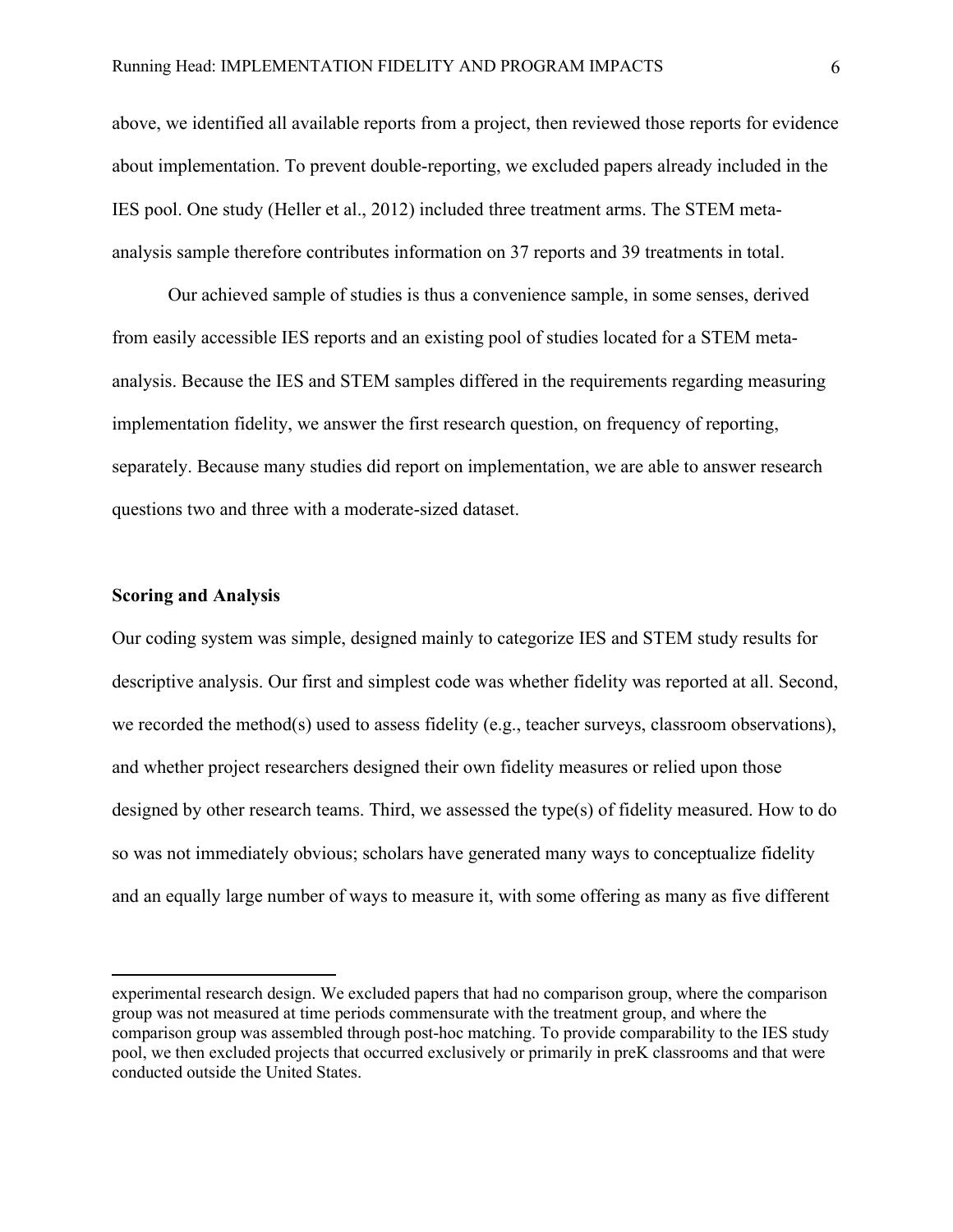categories for reporting (Dane & Schneider, 1998; Dusenbury, Brannigan, Falco, & Hansen, 2003). Several scholars, however, distinguish between what we will call structural fidelity (adherence to program design re: staffing levels, case load size, budget, procedures, frequency and intensity of contacts) and process fidelity (style, client-staff interactions, client-client interactions, individualization of treatment, climate) (Century, Rudnick & Freeman, 2010; Mowbray et al., 2003; O'Donnell, 2008). These scholars also call out dosage fidelity (Dane & Schneider, 1998 and Dusenbury, et al. 2003) which records whether a program was actually accessible to those meant to implement it. We adopted these categories and modified them to fit educational interventions. We coded positively for *structural* fidelity when the authors provided evidence on classroom-level compliance with program-specific elements, such as the use of project curriculum units, adherence to project-supplied lesson plans, and the deployment of program-specific instructional behaviors (e.g., worked examples featuring a particular sequence of teacher questions) with no attendant focus on quality. Typically, authors collected this data only from treatment-group classrooms. We coded positively for *process* fidelity when authors measured more complex and general classroom-level outcomes, such as teacher sensitivity to student learning needs, mathematical discussions, classroom climate and student behavior, and the cognitive challenge of student tasks. Typically, authors collected this data from both treatment and control classrooms. Finally, we coded yes for *dosage* fidelity when authors provided evidence on the extent to which teachers received a treatment (e.g., descriptions of attendance at professional development, whether curriculum materials were delivered to teachers in a timely manner). Structural fidelity typically measures adherence to program elements, process fidelity is a form of intermediate impact, and dosage fidelity measures teacher opportunity to learn or to use program materials.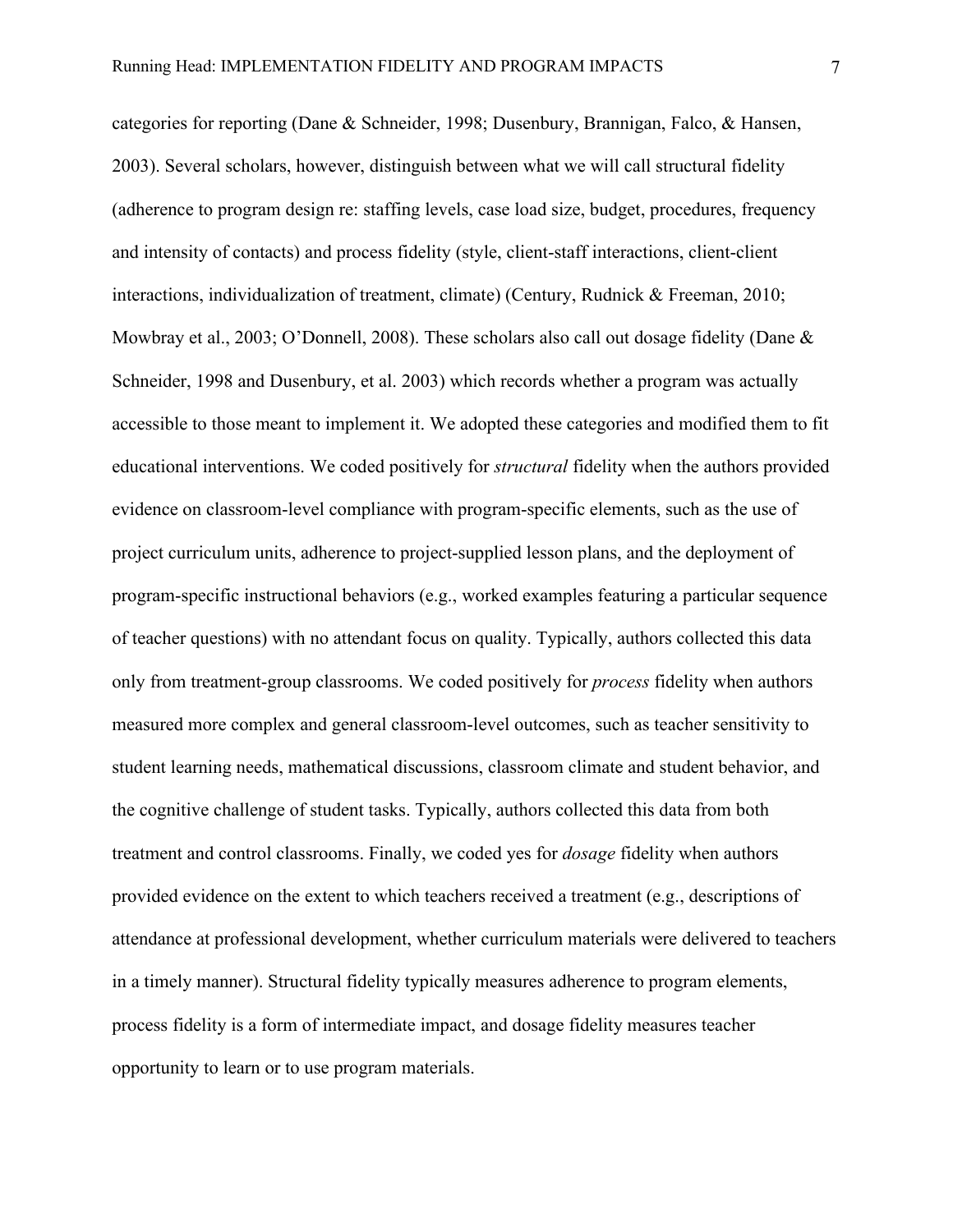We measured the extent of implementation fidelity using two purely quantitative indicators as well as a holistic, more qualitative metric. Our quantitative measures consisted of:

- The proportion of positive structural fidelity results reported by authors. We considered structural fidelity metrics positive when authors observed 50% compliance with project activities.
- The proportion of positive process fidelity results reported by authors. Because process fidelity was typically reported as a treatment-control contrast, we considered process fidelity metrics positive when authors observed positive and significant results of this T/C test.

Our holistic measure took into account outcomes from these quantitative fidelity metrics, but also relied upon other sources of information about overall fidelity. Specifically, we considered both dosage fidelity, typically reported descriptively, and authors' comments about fidelity of implementation. We also weighed process fidelity results over structural fidelity results when the two conflicted. We assigned a score of "low fidelity" when less than half of the structural and process fidelity codes were positive, a score of "high fidelity" when more than 80% of the structural and process fidelity codes were positive, and "medium fidelity" for those in between. Both authors coded each report included in the review, then met to reconcile disagreements. We recognize that this coding system requires a fair amount of judgment, but a more deterministic coding system was impossible in light of the different fidelity measures used by study authors.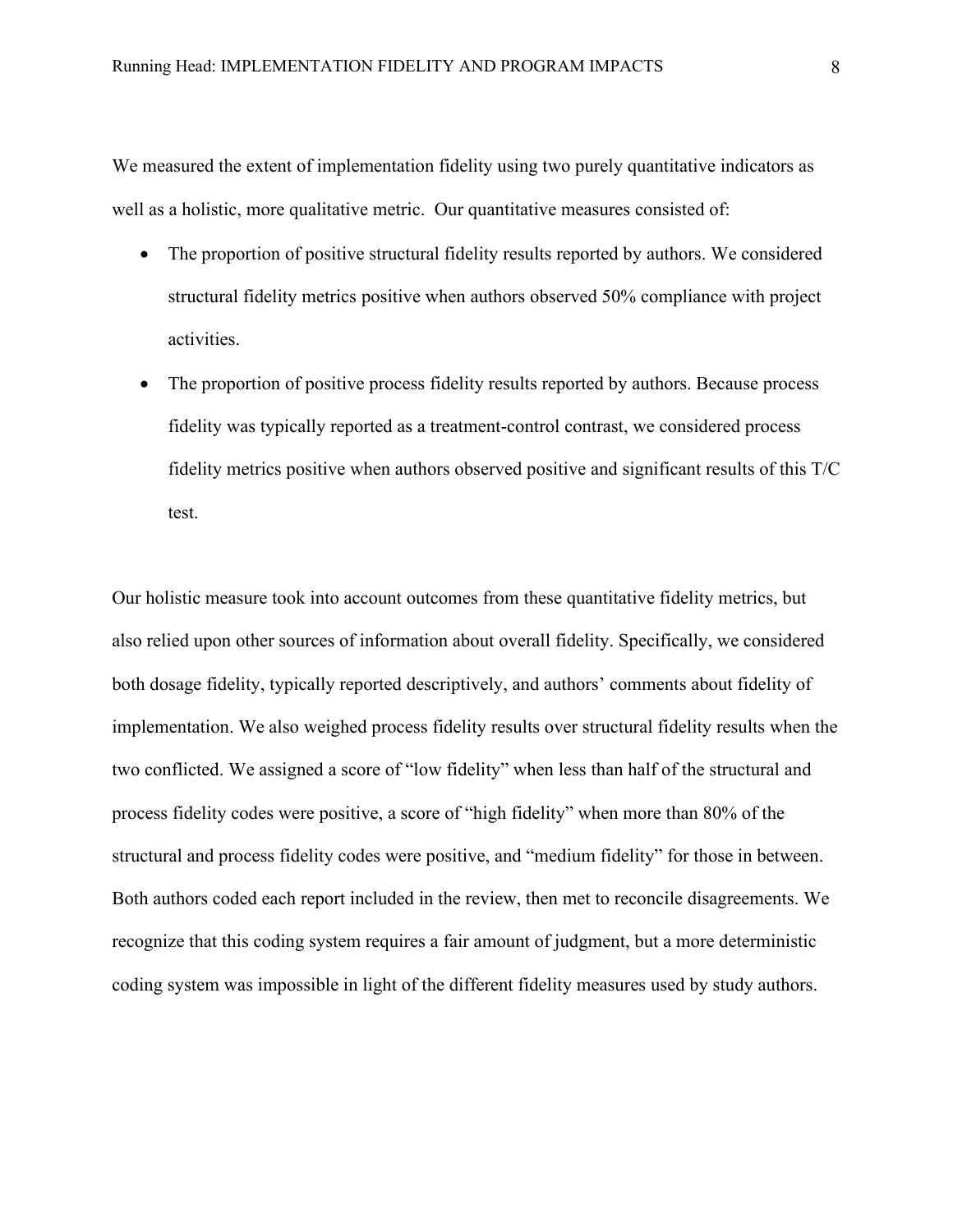To allow us to qualitatively understand the relationship between implementation fidelity and null results, we developed a rudimentary metric for assessing whether results from a study were null. For each project we calculated the fraction of total impact estimates, aggregated across all available papers and reports, that were positive at significance levels of at least  $p < 0.05$ . We used this estimate of the proportion of positive impacts estimate in some of our models. We also created a binary measure by categorizing studies with less than 50% positive effects as null results studies – an arbitrary threshold, but one reflective of current hopes for consistent and positive results in the field. Authors and two research assistants double-coded each study, discussing and resolving discrepancies where they arose. One potential issue with this method for determining null results is that it does not distinguish between more and less central program outcomes – for instance, when a program expects a strong impact on executive function and weaker impacts on student achievement. In practice, however, few studies prioritized outcomes in this way, with many reports containing two outcomes (e.g., a researcher-developed and standardized measure) without information about which researchers valued more.

We also coded for a number of program and study design features that might impact fidelity. Our first study design feature was sample size; because we expected fidelity may be lower in studies with larger sample sizes, we recorded the number of teachers in the treatment and control groups combined. As noted above, we coded for the method for collecting fidelity evidence, structural vs. process fidelity, and whether the researchers designed their own fidelity metric. Among program characteristics, we coded for whether the program featured curriculum materials, professional development, and/or coaching, and noted the maximum number of hours teachers could have experienced the coaching and professional development.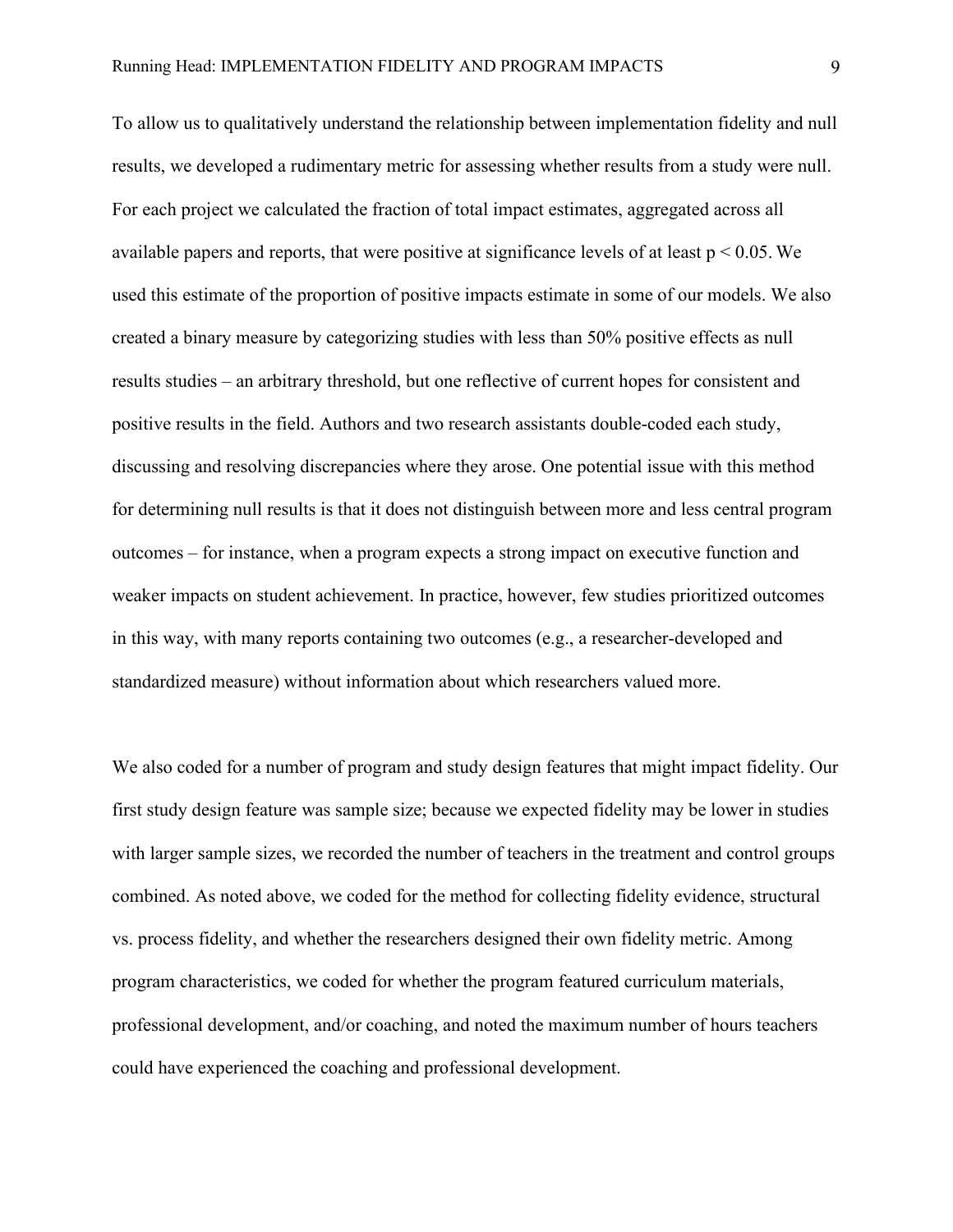To answer our first research question, regarding how often program fidelity is measured and reported, we calculated simple descriptives and crosstabs. To answer our second research question, regarding the relationship between implementation fidelity and program success, we generated both crosstabs and a regression of the fraction of null results over fidelity level, using study characteristics as controls. Finally, to answer research question three, we generated two regression models linking study and program characteristics to fidelity levels. To link study characteristics to fidelity level, we used a multi-level model; the multilevel model accounts for the nesting of multiple fidelity assessments within treatments. Because the model regressing our holistic variable as an outcome did not converge in this multilevel model, we used the ratio of positive fidelity outcomes in its place. In our second model linking fidelity to program features, we used OLS regression because program features were not nested within treatments.

#### **Results**

#### **Program fidelity measurement, reporting and results**

Program fidelity was reported in 97% of projects arising from IES grants, and 74% of projects in the STEM pool (Table 1). One project in the IES pool suggested that implementation data was collected, but did not provide results. Across both study pools, structural fidelity was measured in 54% of projects and process fidelity was measured in 50% of projects. Eighteen projects (24%) across both sources measured both process and structural fidelity. Dosage fidelity was reported in 26% of projects. For studies reporting fidelity, the most frequently used method for gauging fidelity was classroom observation, with 46% of projects reporting this data collection technique; teacher self-reports (typically logs and surveys) followed behind, with 29% of projects using this technique; 18% of studies used both (Table 2). Our read of the studies also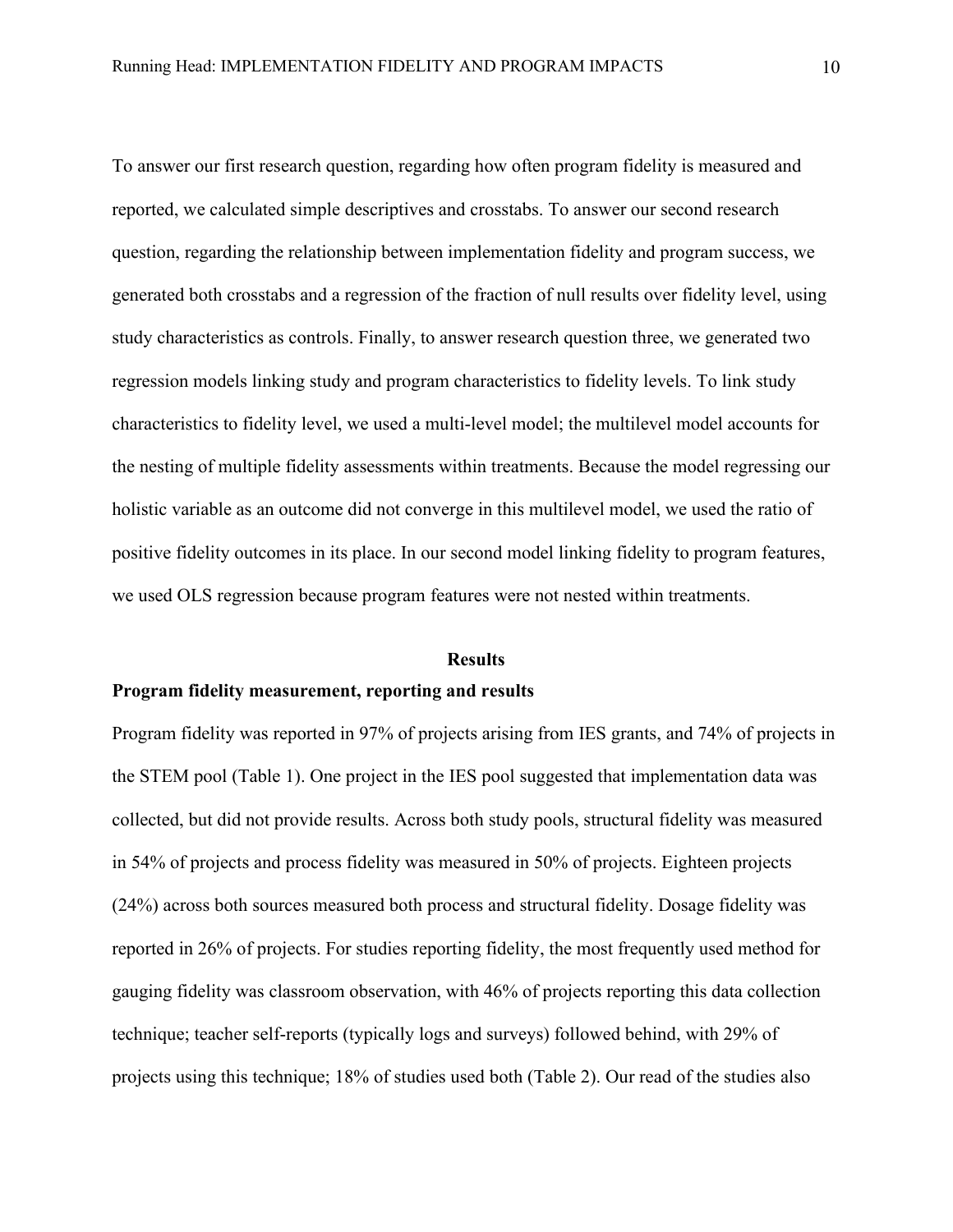suggested scattered use of other methods, such as teacher interviews, student surveys, and periodic check-ins between teachers and study staff. Most projects evaluated interventions against original program design; in fact, we found no project that directly measured users' adaptations of the program, despite scholarly interest in this topic (Blakely et al., 1987; McMaster et al., 2014; O'Donnell, 2008; Quinn & Kim, 2017).

Of 65 projects that presented quantitative fidelity data, 26 (40%) included evidence of strong implementation (Table 3, row 3). For instance, Lara-Alacio et al. (2012) reported that treatment teachers earned 108 of 124 points on a structural fidelity metric, and Schwartz-Bloom and Halpin (2003) reported that most teachers used at least three of the four curriculum modules developed as part of their project. Twenty-five (38.4%) projects included evidence of moderate implementation. For instance, Star et al. (2015) reported that many treatment-group teachers used the newly developed curriculum materials with some aspects of structural fidelity (e.g., when using the curriculum, teacher displayed learning objective; teacher summarized major points from student discussion), but also reported that roughly one-fifth of teachers did not use those materials at all. Finally, 14 (21.5%) projects included evidence of weak or non-existent implementation. For example, Lang, Schoen, LaVenia & Oberlin (2014) report no treatment/control contrast in the use of formative assessment practice as recorded in classroom observations.

## **Does fidelity predict program success?**

Table 4 shows results from our holistic fidelity level metric by whether we categorized the study as having null results. Overall, we classified 27 (35.5%) treatments as producing null results, a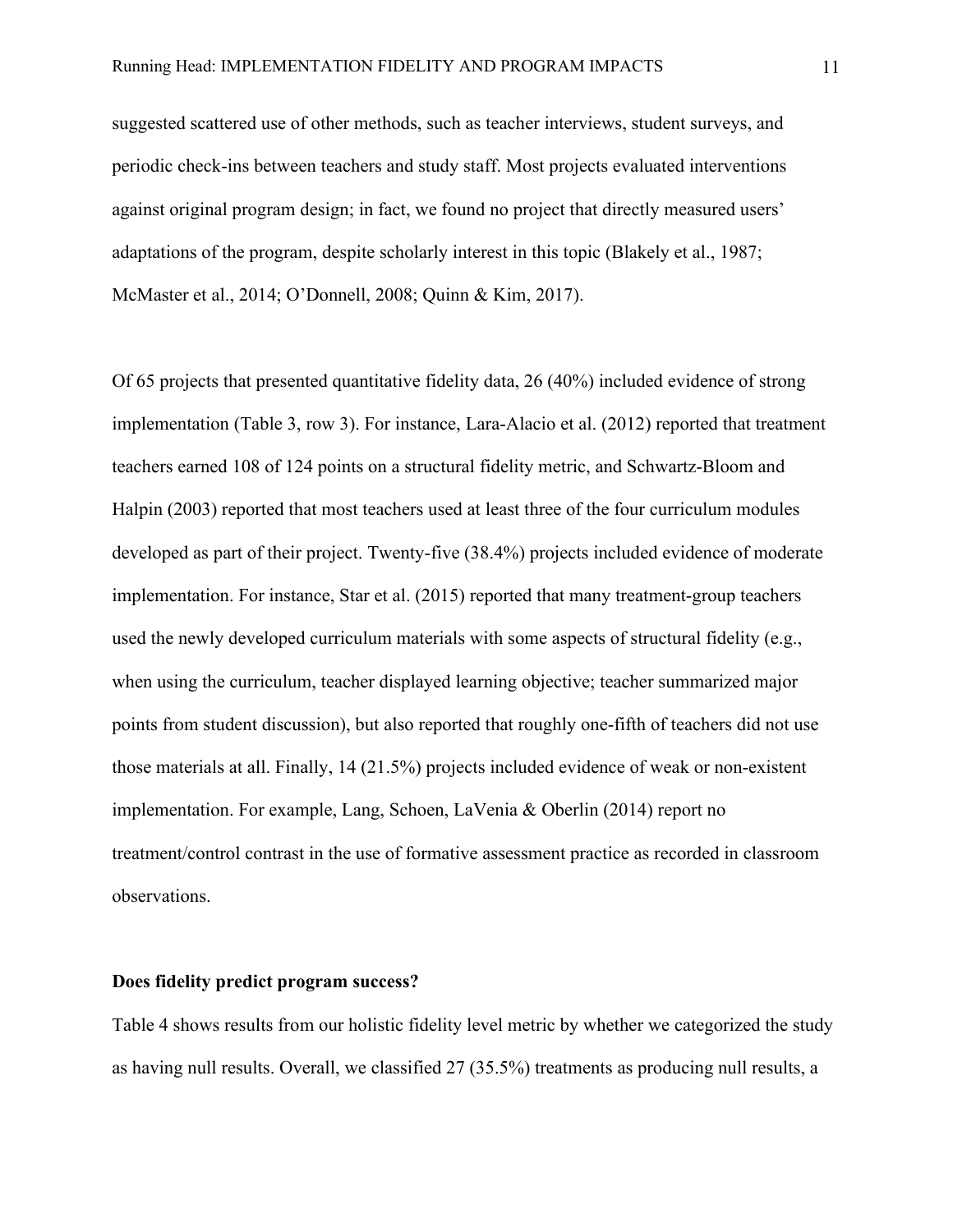figure much lower than the 91% null-result rate found by the Coalition for Evidence-Based Policy (CEBP, 2013). Studies coded as moderate or high fidelity had more than double the chance of yielding positive results than null results; for studies coded as low fidelity, the odds of a positive and null categorization were about even. There appeared little difference between moderate and high fidelity ratings, in terms of the likelihood of positive results. Table 4 also shows that fidelity, at least as we have defined it, is not deterministic of program outcomes. Six studies had majority-positive impacts yet low fidelity ratings, and another eight had strong fidelity ratings but majority-null impacts.

To further understand the relationship between fidelity and null results, we regressed the fraction of positive student impacts over both our holistic fidelity rating and controls, including the teacher sample size and the type of assessment used to measure student learning. Because neither Table 4 nor exploratory regressions revealed a difference between moderate and high-fidelity studies in terms of the likelihood of positive outcomes, we simplified our fidelity measure to a dummy variable representing low fidelity (Table 5). We found a significant relationship between the dummy variable representing low-fidelity implementation and student outcomes; treatments with low fidelity averaged 24% fewer positive outcomes than those with moderate or strong fidelity. We also observed that teacher sample size had a small but statistically significant negative relationship to the fraction of positive results; a treatment one SD above average in teacher sample size (442 teachers) had, on average, 6.6% fewer positive impacts than a program with an average-sized sample (167 teachers). In line with Hill, Bloom, Black and Lipsey (2008), researcher-designed assessments were also more likely to post positive impacts as compared to standardized assessments (shown) and studies that used both standardized and researcher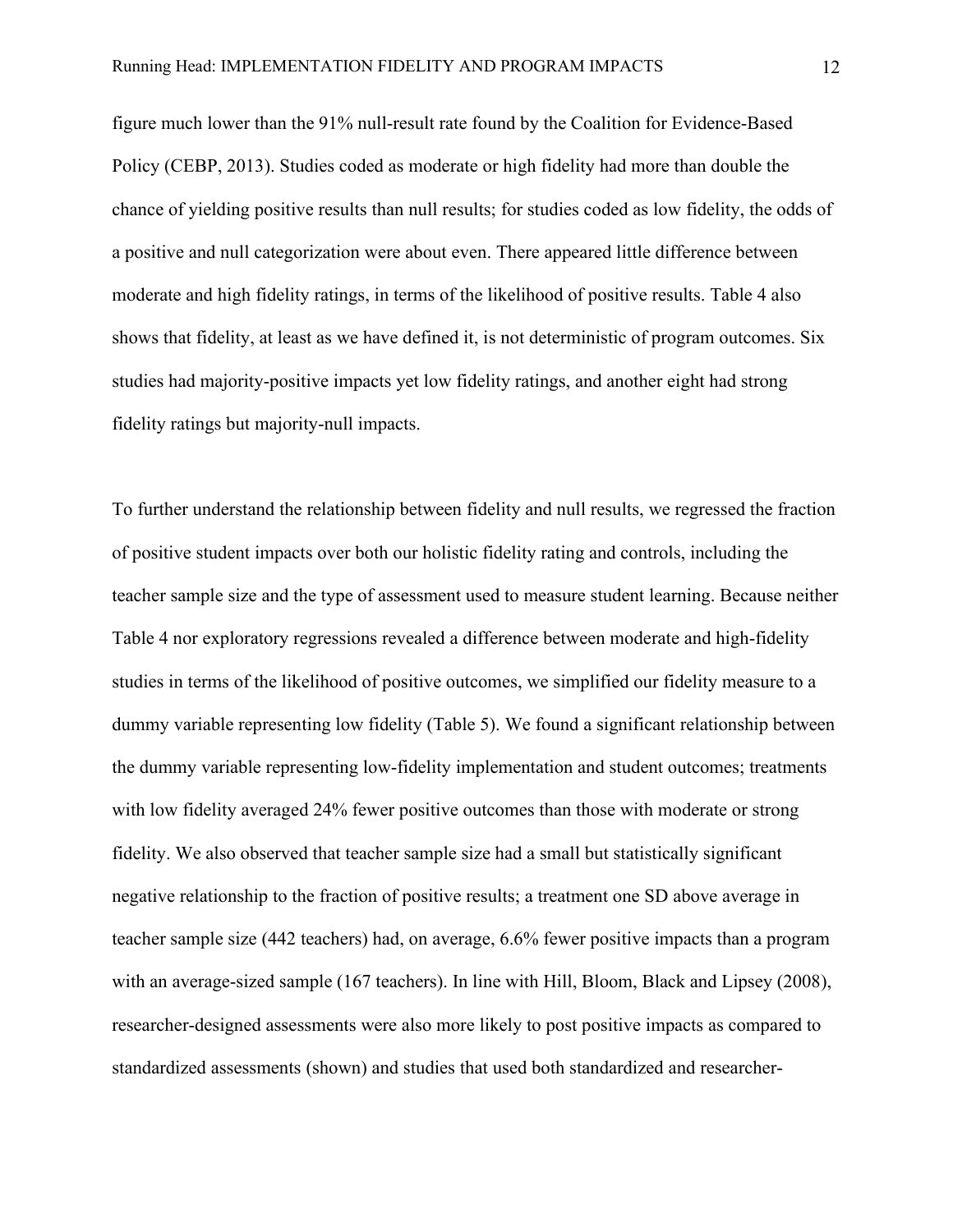designed measures (the referent variable). Separately, we also examined the likelihood of null results by content area, including STEM, reading/writing, and social/behavioral interventions, and found no relationship (not shown).

To complement our quantitative analysis, we examined reports from null-report studies to see the extent to which authors indicate that implementation may have contributed to a lack of impacts. We saw that five of the 27 null-result treatments (Gersten, Dimino, Jayanthi, Kim, & Santoro, 2010; Jacob, Hill & Corey, 2017; Matsumura, Garnier, & Spybrook, 2012; Santagata, Kersting, Givvin, & Stigler, 2011; Schneider & Meyer, 2012) identify dosage fidelity – teachers' receipt of an appropriate amount of professional development – as problematic, although one of those studies (Gersten et al., 2010) reports generally strong dosage and classroom fidelity. Only seven of 27 null-result treatments (Borman, Gamoran & Bowdon, 2008; Cavalluzzo et al., 2014; Dominguez, Nicholls, & Storandt, 2006; Hurtig, 2009; Santagata et al., 2011; Star et al., 2015; Thompson, Senk, & Yu, 2012) contain evidence suggesting that lack of structural or process implementation fidelity may have led to an absence of impacts on student outcomes. One of those (Cavalluzzo et al., 2014) reported moderate fidelity based on teacher and student surveys but commented on a lack of fidelity in its discussion, while another (Grigg, Kelly, Gamoran, & Borman, 2013) noted that while treatment teachers were nearly twice as likely to use an inquiry science teaching method than control teachers, the quality of those instructional elements was questionable.

Next we turn to models that predict implementation fidelity by study characteristics and program features. In Table 6, we used a two-level model (fidelity measures nested within studies) to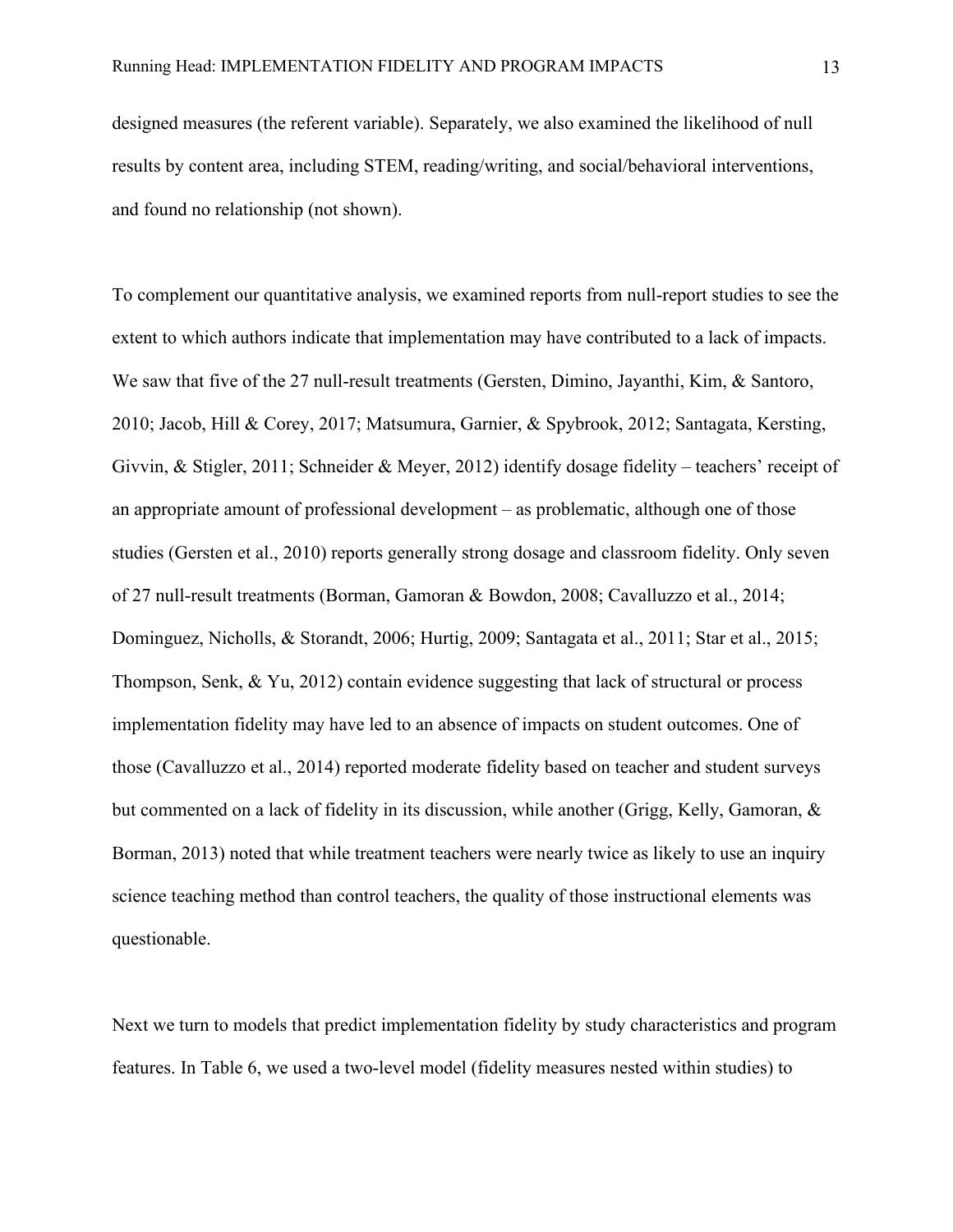regress the fraction of positive fidelity impacts on study design characteristics. We find that using a process (vs. structural) fidelity measure is associated with a lower fidelity rating; unexpectedly, we find the use of classroom observations (vs. teacher self-reports) associated with stronger fidelity in our final model. Researcher-designed (vs. third-party designed) fidelity measures have a positive relationship when entered into the models alone, but none in the final model. Finally, sample size was not related to the fraction of positive fidelity impacts.

In Table 7, we regress our holistic measure of fidelity level on program features. We find that when entered singly, the program's provision of professional development and curriculum materials are each positively associated with implementation fidelity; the number of hours of professional development has a slight negative relationship with fidelity level. However, all but two programs provided some professional development, leading us to both concern about making strong inferences from this variable, and also leading us to omit this variable from the model with multiple predictors. In that model, curriculum materials remained a positive and significant predictor of fidelity level but professional development hours did not.

To again complement our quantitative analysis, we examined project reports for factors linked to fidelity. Some projects measured factors thought to affect implementation fidelity and formally tested them as part of their analyses. For instance, Matsumura, Garnier, and Resnick (2010) evaluated the extent to which coach background, coach orientation toward their role, school-level professional community, teacher experience, and principal support explained teacher take-up of coaching (dosage fidelity). Wanless, Rimm-Kaufman and colleagues (2014) conducted both qualitative and quantitative analyses and identified principal buy-in, coach attributes, and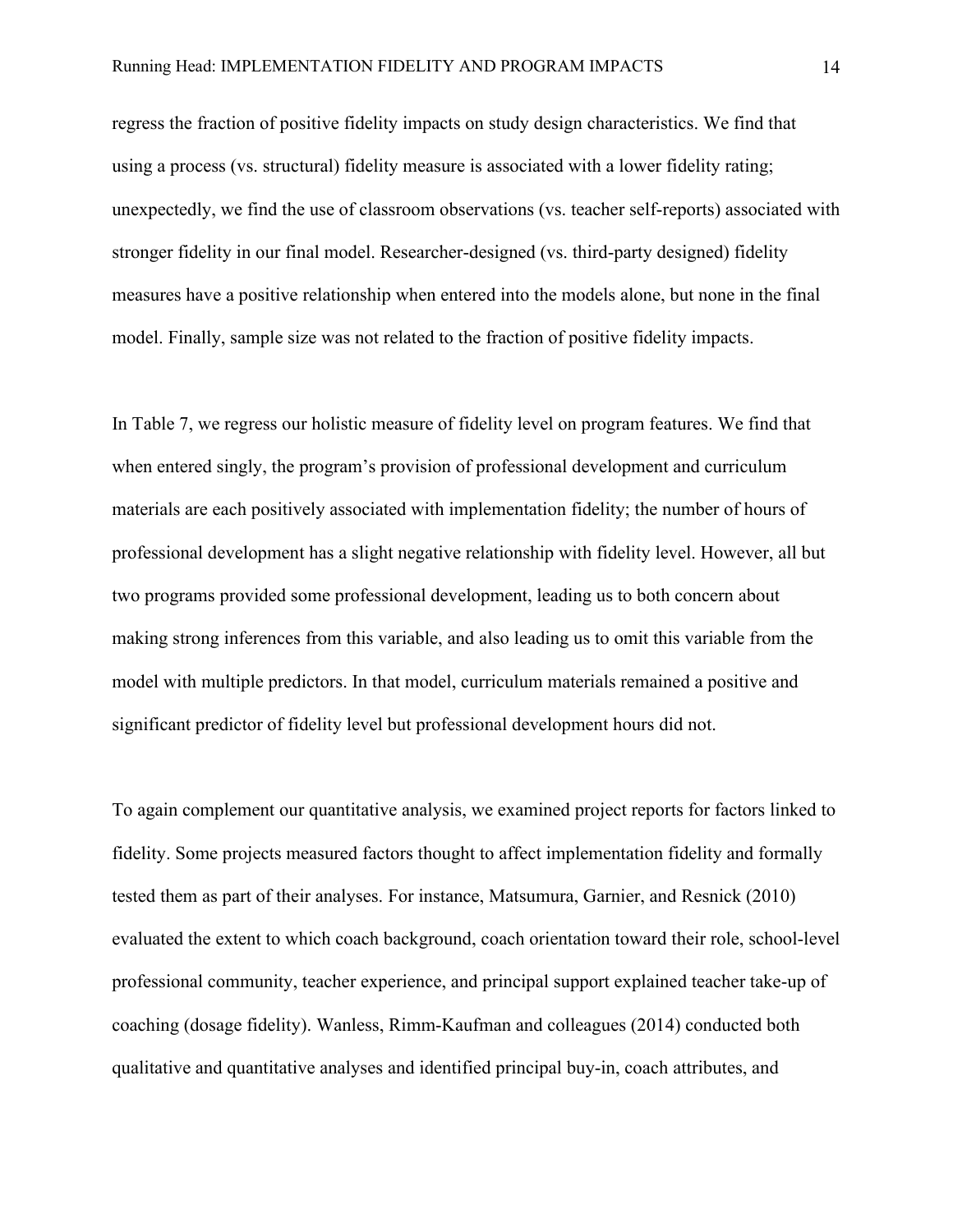teachers' perceptions of validation for their efforts as critical to teacher take-up and classroom implementation.

In addition to formal testing of the factors linked to implementation fidelity, other projects offered more impressionist accounts of such factors; these accounts are especially common among studies that found a lack of fidelity. Authors of one study that had low fidelity as reported on a process metric (Murray et al., 2014) commented that its measurement of fidelity may have been problematic – that the observational metric used to capture classroom processes (the Classroom Assessment Scoring System, or CLASS) was not sufficiently aligned to the intervention's outcomes. Thus fidelity itself may not have been an issue. Santagata, Givvin and colleagues (Santagata et al., 2011; Givven & Santagata, 2011) discussed a wide array of reasons for lack of implementation, from inadequate principal support for the program, competing programs that absorbed teacher time, and, for some teachers, insufficient content knowledge to fully understand and implement the program. Hill, Jacob & Corey (2018) identify a similar set of reasons for a teacher professional development program's failure to impact practice. Santagata and colleagues (2011) also noted that teachers often came unprepared to meetings, an observation echoed by Gersten and colleagues (2010). In some cases, the difficulty teachers experienced when implementing novel instructional practices seemed at issue. For instance, Cavalluzzo and colleagues (2014) surmise that although their teachers did engage in routines around data use, the focus of her intervention, they were not able to translate what they learned from data into classroom practice. Borman, Gamoran & Bowdon (2008) surmise an "implementation dip," in which instructional quality declines as teachers encounter new curricula and instructional routines. Three other authors (Hill, Santagata, and Hurtig) also speculate that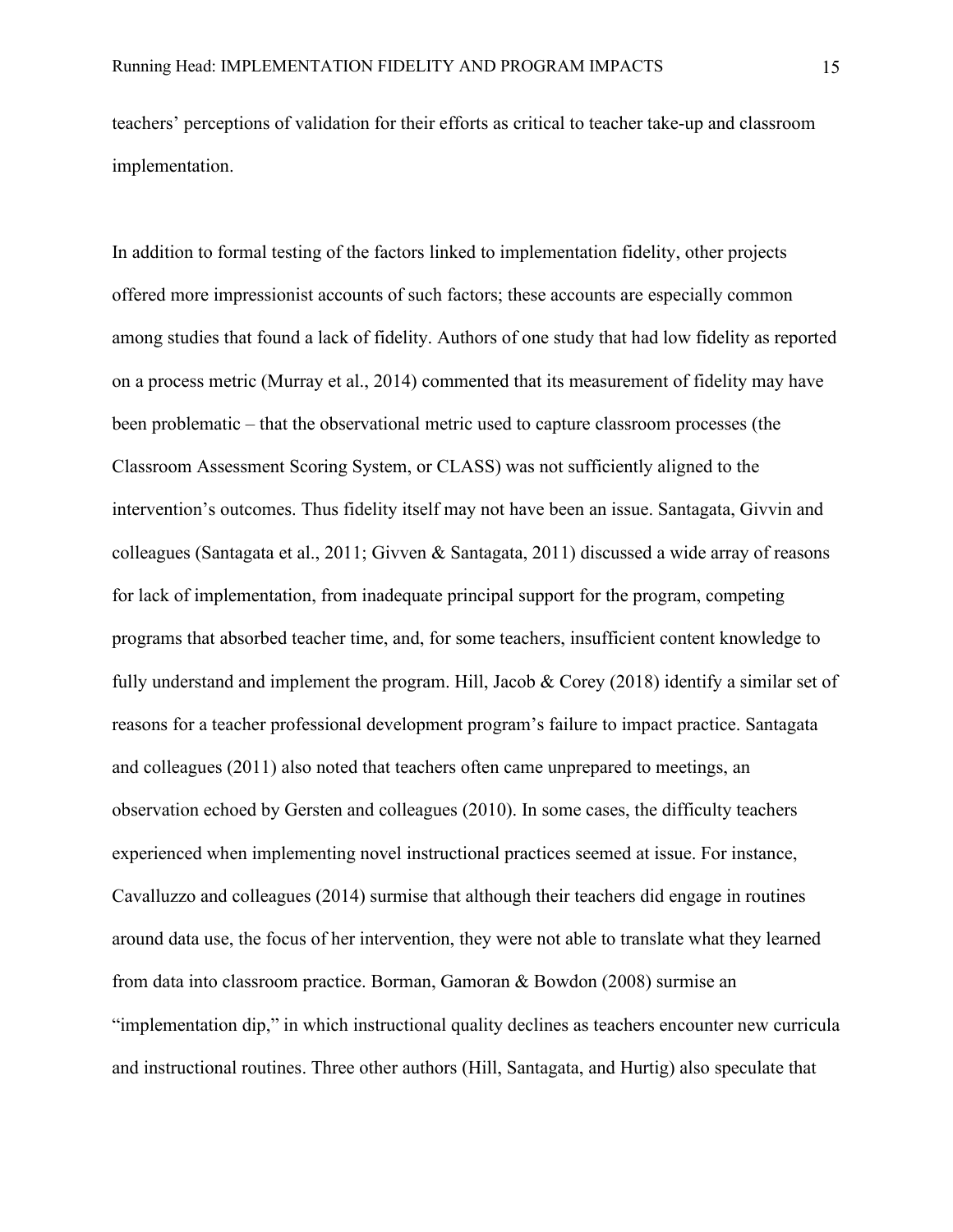their intervention may have not been sufficiently strong to overcome obstacles to implementation.

# **Conclusion**

The field of implementation fidelity research has come far from the days when interventions were black boxes converting inputs to outputs. Much of the promise of implementation fidelity noted by scholars – validating experimental designs, understanding mechanisms, and explaining null results – has been realized in recent studies. Four-fifths of studies reported on some measure of fidelity. Many included measures of more than one type of fidelity – structural, process, or dosage – and many used classroom observations to examine impacts on practice. Low fidelity increases the likelihood of weak student outcomes, and fidelity itself is predicted by both study design characteristics and program features. We offer several interpretations of our findings and suggestions in this conclusion.

On average, better fidelity correlated with better program outcomes, confirming an assumption made by many scholars, and aligning with empirical evidence from studies in which implementation fidelity observably mediates program impact (e.g., Penuel, Gallagher, Moorthy, 2011; Rimm-Kaufmann et al., 2014). Interestingly, our results suggest that moderate and strong fidelity yield the same likelihood of on-average positive impacts on student outcomes, leading to the intriguing hypothesis that moderate fidelity may be enough to yield positive program outcomes. Understanding better what level of fidelity is "enough" is a key task for future researchers. Nevertheless, this evidence suggests that intervenors should continue to place bets, as they have done, on improving teacher take-up of key program practices.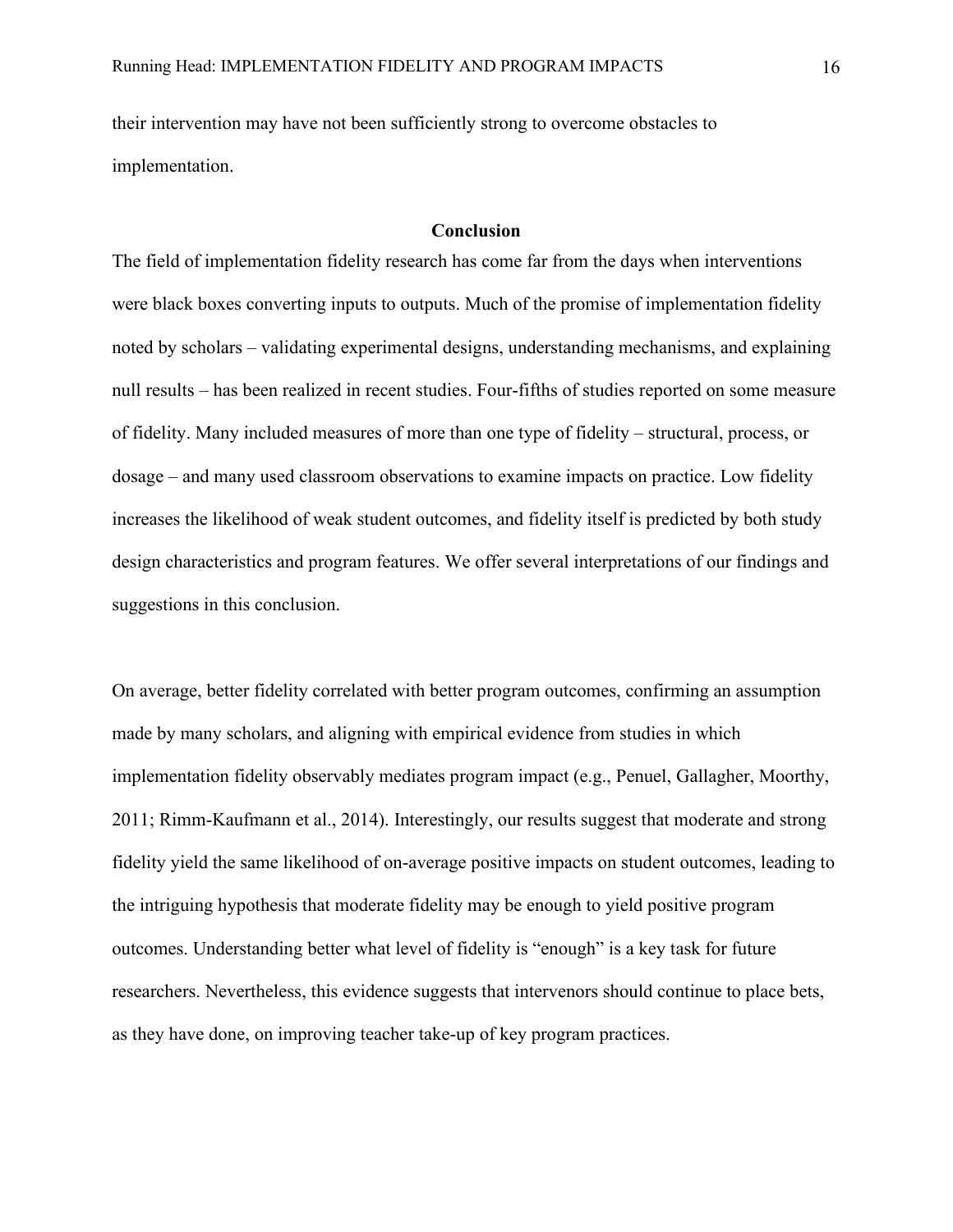Our results also imply that implementation fidelity is a partial but not complete explanation for null-result studies. Eight studies had null results but high fidelity, suggesting that the program design and contextual factors outlined by Jacob and Kim (this issue) may play a role in producing program outcomes. We also found six studies with low fidelity but with positive program impacts, suggesting that authors' fidelity measures may not have been sensitive to key changes in classroom practice, or that teachers may not have implemented the intervention "by the book" yet nevertheless saw positive results.

Implementation fidelity appeared shaped by several factors, including how scholars measured fidelity. Structural fidelity measures – often checklists but almost always surface-level indicators of implementation – tended to show stronger fidelity than process metrics, which often required more substantial changes in classroom climate or teacher practices. Classroom observations tended to see more positive fidelity outcomes than teacher self-reports, perhaps because of issues with response bias in the latter; it is not unusual for treated teachers to report enacting fewer practices once they gain more specific information about what the survey items intend to capture (see Jacob, Hill & Corey, 2017). Program characteristics, including the presence of professional development and curriculum materials, also positively predicted fidelity outcomes. Against expectation, fidelity was not influenced by the size of the teacher sample, suggesting that highquality implementation can occur at scale. We also found that the maximum hours of professional development was either negatively related (when considered alone) or unrelated (in models with multiple predictors) to fidelity. These results suggest specific pathways through which fidelity can be intentionally supported by intervenors, and also that strong fidelity is not out of reach for large programs and/or programs with limited resources for teacher professional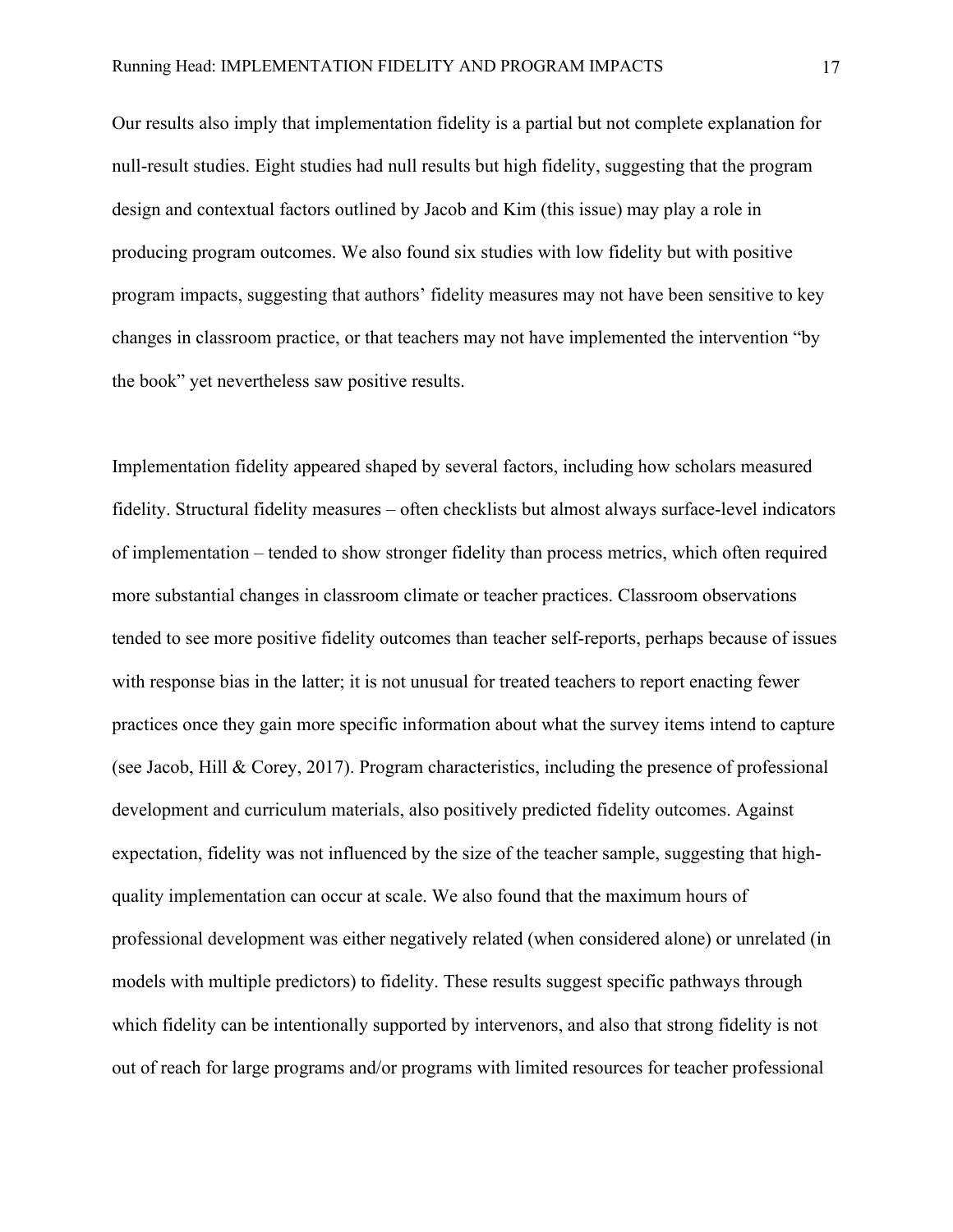development.

Descriptive evidence from our reading of these studies highlights other themes, themes which align with Kennedy's (2005) analysis of teaching and efforts to improve teaching. Support from principals and peers is critical to implementation success, and programs placed in complex environments are likely to have more difficulty seeing their key components carried out. Programs that ask teachers to complete more 'difficult' tasks – for instance, introducing higher cognitive demand tasks into classrooms, or using data to inform instruction – may simply be more difficult for teachers to enact, and less likely to be implemented with fidelity.

In reading project reports, we also noticed the systematic absence of information we argue should be collected to advance our knowledge of implementation. To start, projects that studied teacher adaptation of interventions were rare (see also Durlak & DuPre, 2008). Given the long history of debates over viewing implementation from a fidelity versus adaptation perspective (O'Donnell, 2008), and the notion that adaptation is likely and even desireable in some settings, the field should do much more to both qualitatively understand adaptation and to perhaps systematically test whether planned teacher adaptation can lead to improved program outcomes (see, e.g., DeBarger et al. 2017; Kim et al. 2015; McMaster et al. 2014). Second and relatedly, few reports presented teachers' perspectives on program implementation. For instance, we rarely found teachers' insights into typical barriers to implementation, typical difficulties working with ideas from professional development or instructional materials, and typical reasons in which implementation varied, qualitatively, from what the authors of the interventions intended. Improving program implementation at scale cannot occur without a more nuanced understanding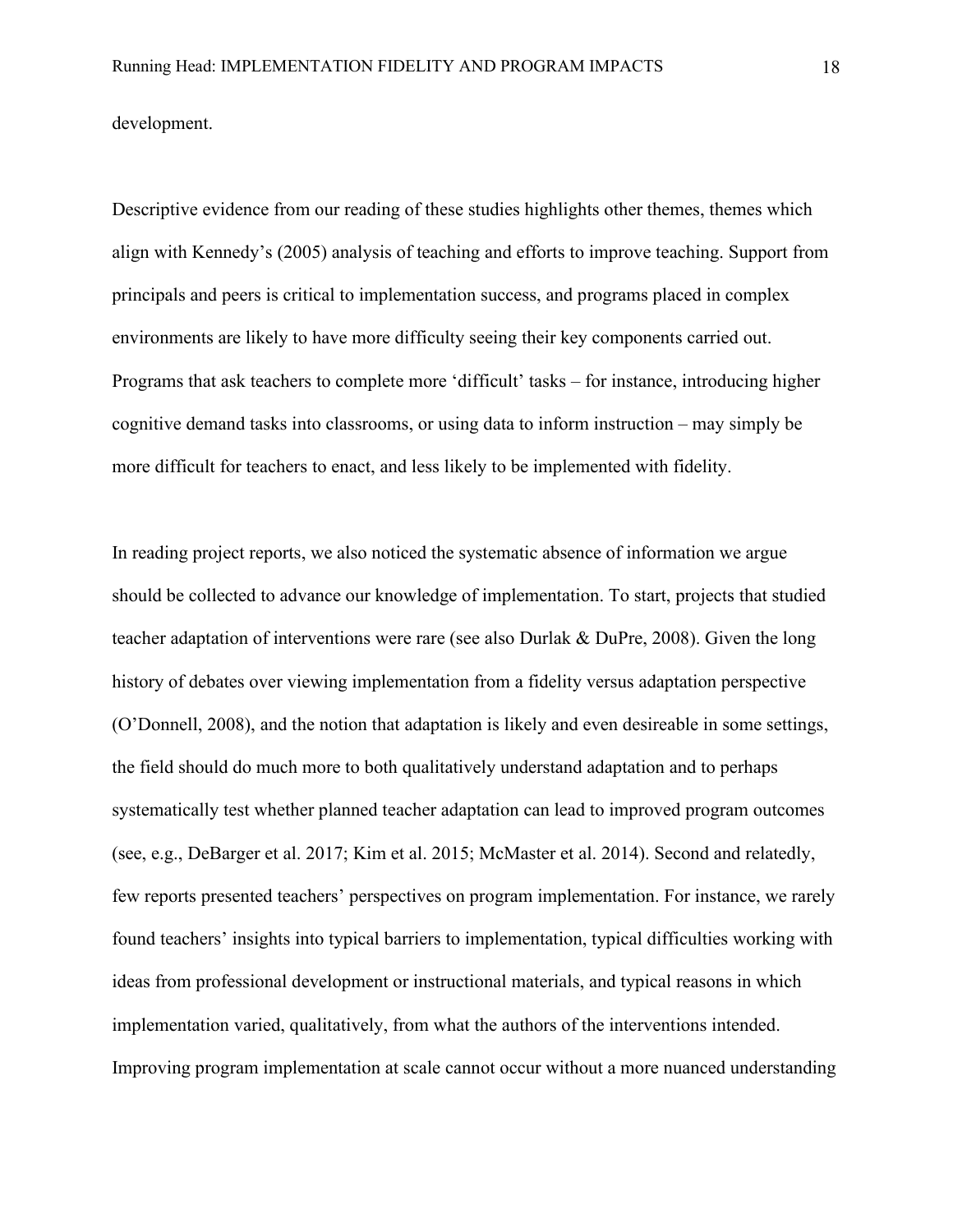of these issues. Finally, the reports we reviewed often contained basic information about district contexts (size, student demographics) but rarely contained insights into other factors that might condition implementation fidelity, such as the number of competing programs, alternative sources of instructional guidance, teacher capacity, and school and district organizational characteristics (see also Lynch et al., 2019). Without such information, it is difficult to develop a field-wide sense for what level of implementation is realistic in a given context, and which contextual factors need to be recognized and navigated by program developers.

Finally, for the field to continue to grow, we will need more rigorous studies of implementation, as well as better understanding of how program features lead to or help mitigate against implementation challenges. A good start appears in the small number of studies that predict implementation fidelity from teacher and school characteristics (e.g., Matsumura et al., 2010). Advancing the field likely means encouraging such studies, perhaps using the framework described by Durlak and DuPre (2008), to structure the systematic measurement and testing of factors related to classroom implementation.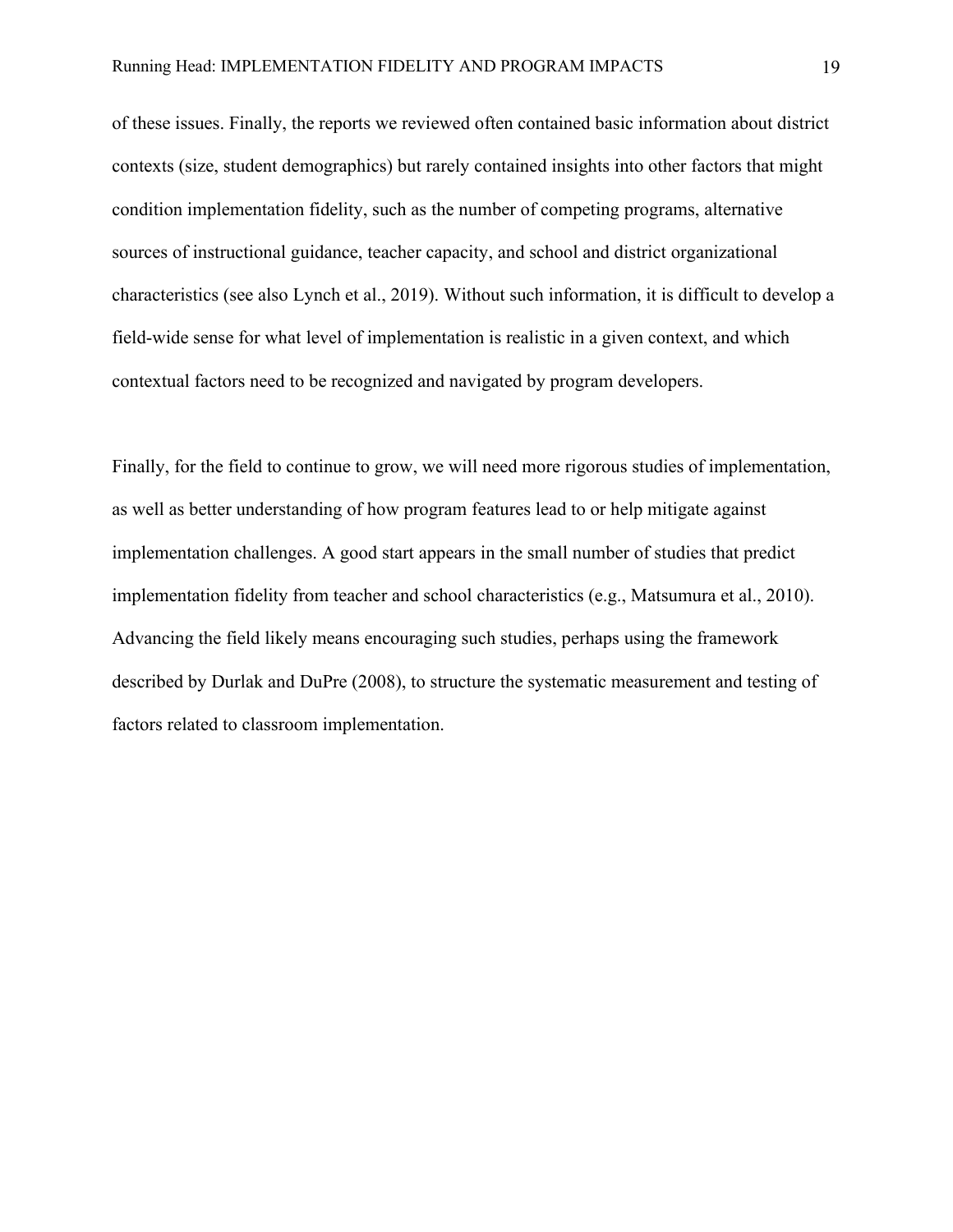### References

- Blakely, C. H., Mayer, J. P., Gottschalk, R. G., Schmitt, N., Davidson, W. S., Roitman, D. B., & Emshoff, J. G. (1987). The fidelity‐adaptation debate: Implications for the implementation of public sector social programs. *American Journal of Community Psychology*, *15*(3), 253-268.
- Borman, G. D., Gamoran, A., & Bowdon, J. (2008). A randomized trial of teacher development in elementary science: First-year achievement effects. *Journal of Research on Educational Effectiveness*, *1*(4), 237-264.
- Cavalluzzo, L., Geraghty, T. M., Steele, J. L., Holian, L., Jenkins, F., Alexander, J. M., & Yamasaki, K. Y. (2014). Using data to inform decisions: How teachers use data to inform practice and improve student performance in mathematics. Arlington, VA: CNA
- Century, J., Rudnick, M., & Freeman, C. (2010). A framework for measuring fidelity of implementation: A foundation for shared language and accumulation of knowledge. *American Journal of Evaluation*, *31*(2), 199-218.
- Coalition for Evidence-Based Policy (2013). *Randomized controlled trials commissioned by the Institute of Education Sciences since 2002: How many found positive versus weak or no effects.* Retrieved from: http://coalition4evidence.org/wp-content/uploads/2013/06/IES-Commissioned-RCTs-positive-vs-weak-or-null-findings-7-2013.pdf
- Dane, A. V., & Schneider, B. H. (1998). Program integrity in primary and early secondary prevention: are implementation effects out of control? *Clinical Psychology Review*, *18*(1), 23-45.
- Debarger, A. H., Penuel, W. R., Moorthy, S., Beauvineau, Y., Kennedy, C. A., & Boscardin, C. K. (2017). Investigating purposeful science curriculum adaptation as a strategy to improve teaching and learning. Science Education, 101(1), 66-98.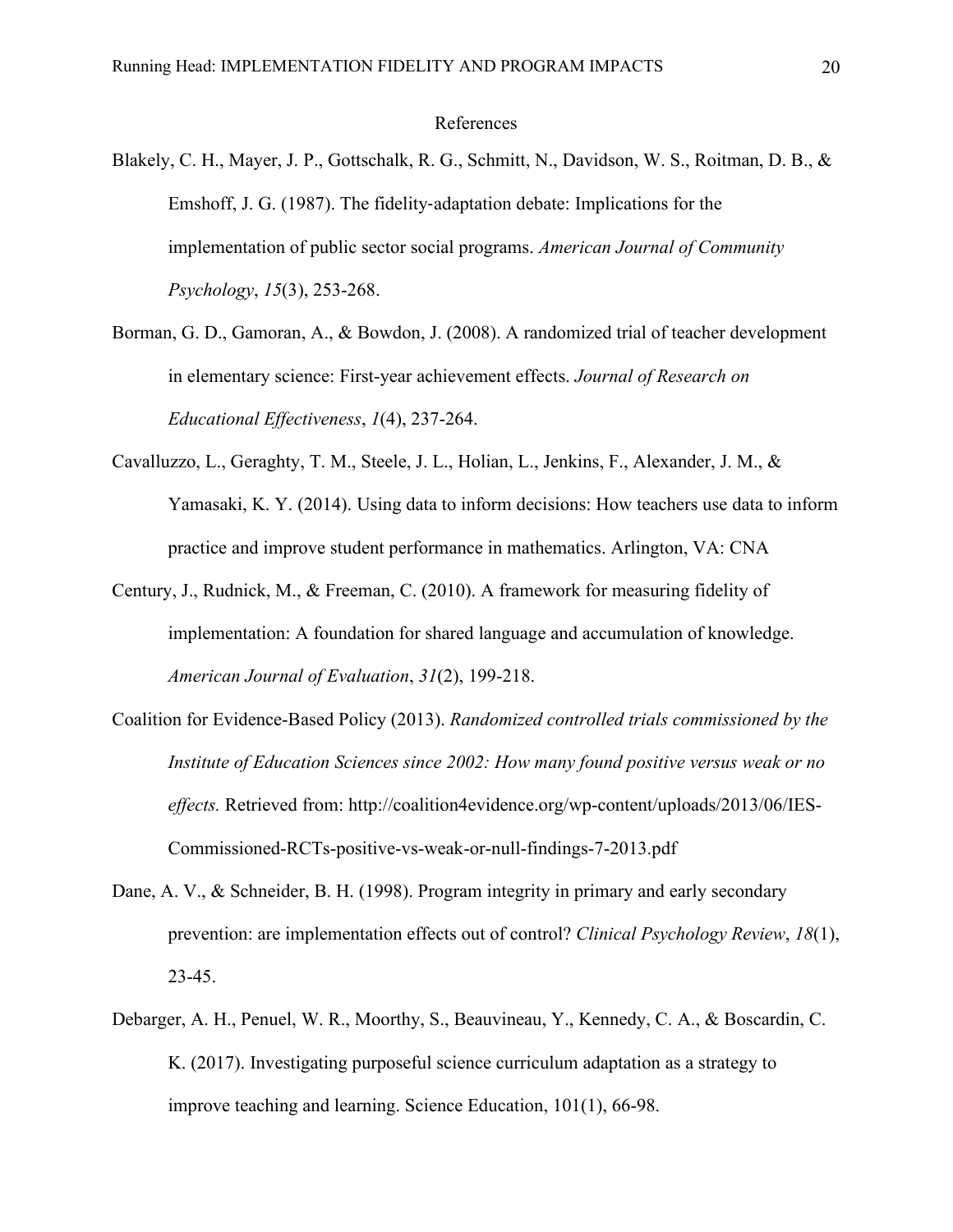- Dominguez, P. S., Nicholls, C., & Storandt, B. (2006). Experimental Methods and Results in a Study of PBS TeacherLine Math Courses. *Hezel Associates (NJ1)*.
- Durlak, J. A., & DuPre, E. P. (2008). Implementation matters: A review of research on the influence of implementation on program outcomes and the factors affecting implementation. *American Journal of Community Psychology*, *41*(3-4), 327-350.
- Dusenbury, L., Brannigan, R., Falco, M., & Hansen, W. B. (2003). A review of research on fidelity of implementation: implications for drug abuse prevention in school settings. *Health Education Research*, *18*(2), 237-256.
- Gersten, R., Dimino, J., Jayanthi, M., Kim, J. S., & Santoro, L. E. (2010). Teacher study group: Impact of the professional development model on reading instruction and student outcomes in first grade classrooms. *American Educational Research Journal, 47*(3), 694– 739.
- Givvin, K. B., & Santagata, R. (2011). Toward a common language for discussing the features of effective professional development: The case of a US mathematics program. *Professional Development in Education*, *37*(3), 439-451.
- Grigg, J., Kelly, K. A., Gamoran, A., & Borman, G. D. (2013). Effects of two scientific inquiry professional development interventions on teaching practice. *Educational Evaluation and Policy Analysis*, *35*(1), 38-56.
- Heller, J. I., Daehler, K. R., Wong, N., Shinohara, M., & Miratrix, L. W. (2012). Differential effects of three professional development models on teacher knowledge and student achievement in elementary science. *Journal of Research in Science Teaching*, *49*(3), 333- 362.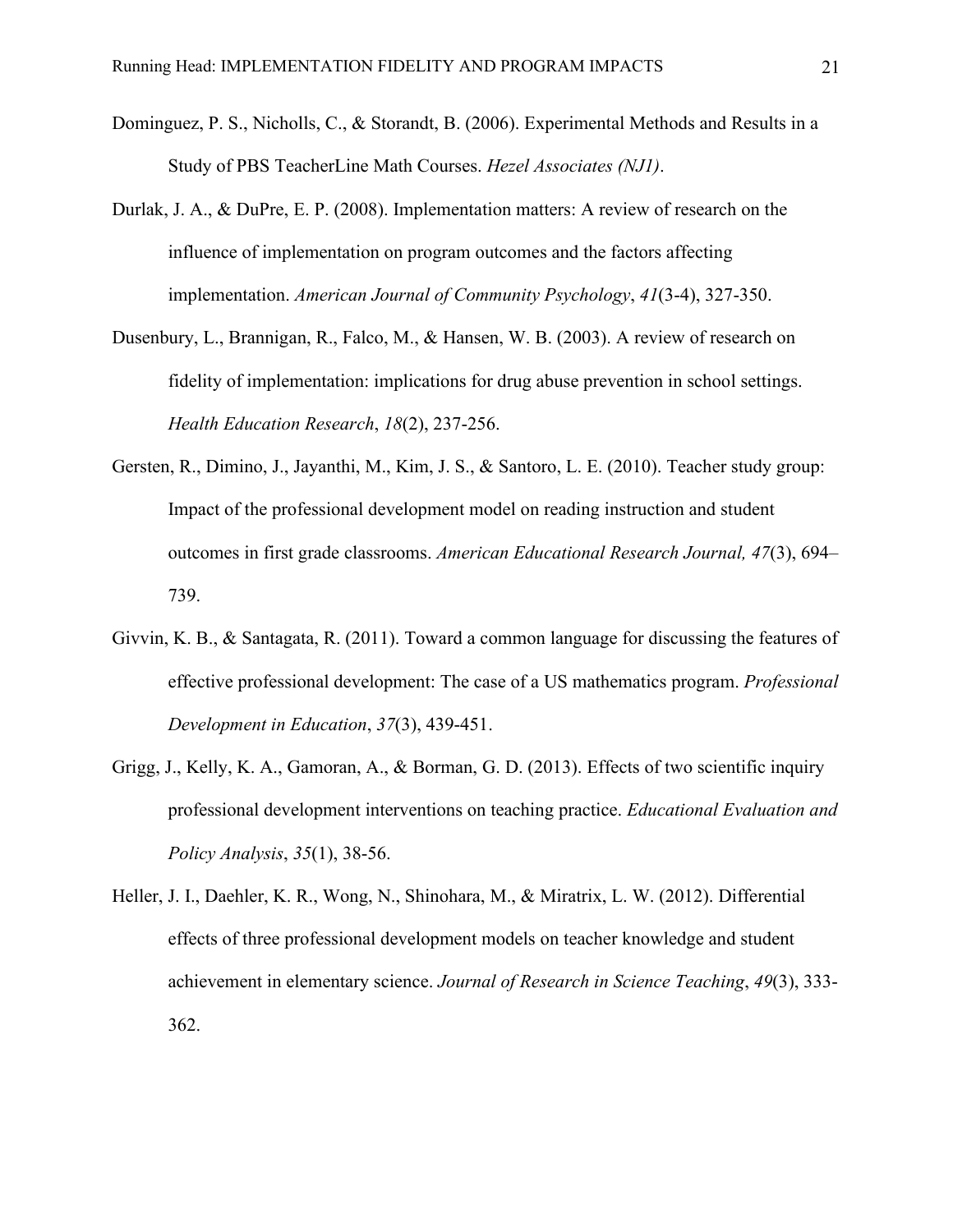- Hill, C. J., Bloom, H. S., Black, A. R., & Lipsey, M. W. (2008). Empirical benchmarks for interpreting effect sizes in research. *Child Development Perspectives*, *2*(3), 172-177.
- Hill, H. C., Corey, D. L., & Jacob, R. T. (2018). Dividing by Zero: Exploring Null Results in a Mathematics Professional Development Program. *Teachers College Record*, *120*(6), n6.
- Hohmann, A. & Shear, M. (2002). Community-based intervention research: Coping with the "noise" of real life in study design. *American Journal of Psychiatry, 159*(2), 201-207.
- Hurtig, R. (2009). IES Annual Performance Report CFDA #84.305G (Grant Award #R305G04145). Iowa City, IA: The University of Iowa.
- Jacob, R., Doolittle, F., Kemple, J., & Somers, M.-A. (2020). A framework for null results. *Educational Researcher.*
- Jacob, R., Hill, H., & Corey, D. (2017). The Impact of a Professional Development Program on Teachers' Mathematical Knowledge for Teaching, Instruction, and Student Achievement. *Journal of Research on Educational Effectiveness*, *10*(2), 379-407.
- Kennedy, M. M. (2005). *Inside teaching: How classroom life undermines reform.* Cambridge, MA: Harvard University Press.
- Kim, J. (2020). Making every study count: Learning from replication failure to improve intervention research. *Educational Researcher*.
- Kim, J. S., Burkhauser, M. A., Quinn, D. M., Guryan, J., Kingston, H. C., & Aleman, K. (2017). Effectiveness of structured teacher adaptations to an evidence‐based summer literacy program. *Reading Research Quarterly*, *52*(4), 443-467.
- Lang, L. B., Schoen, R. R., LaVenia, M., & Oberlin, M. (2014). Mathematics Formative Assessment System--Common Core State Standards: A Randomized Field Trial in Kindergarten and First Grade. *Society for Research on Educational Effectiveness*.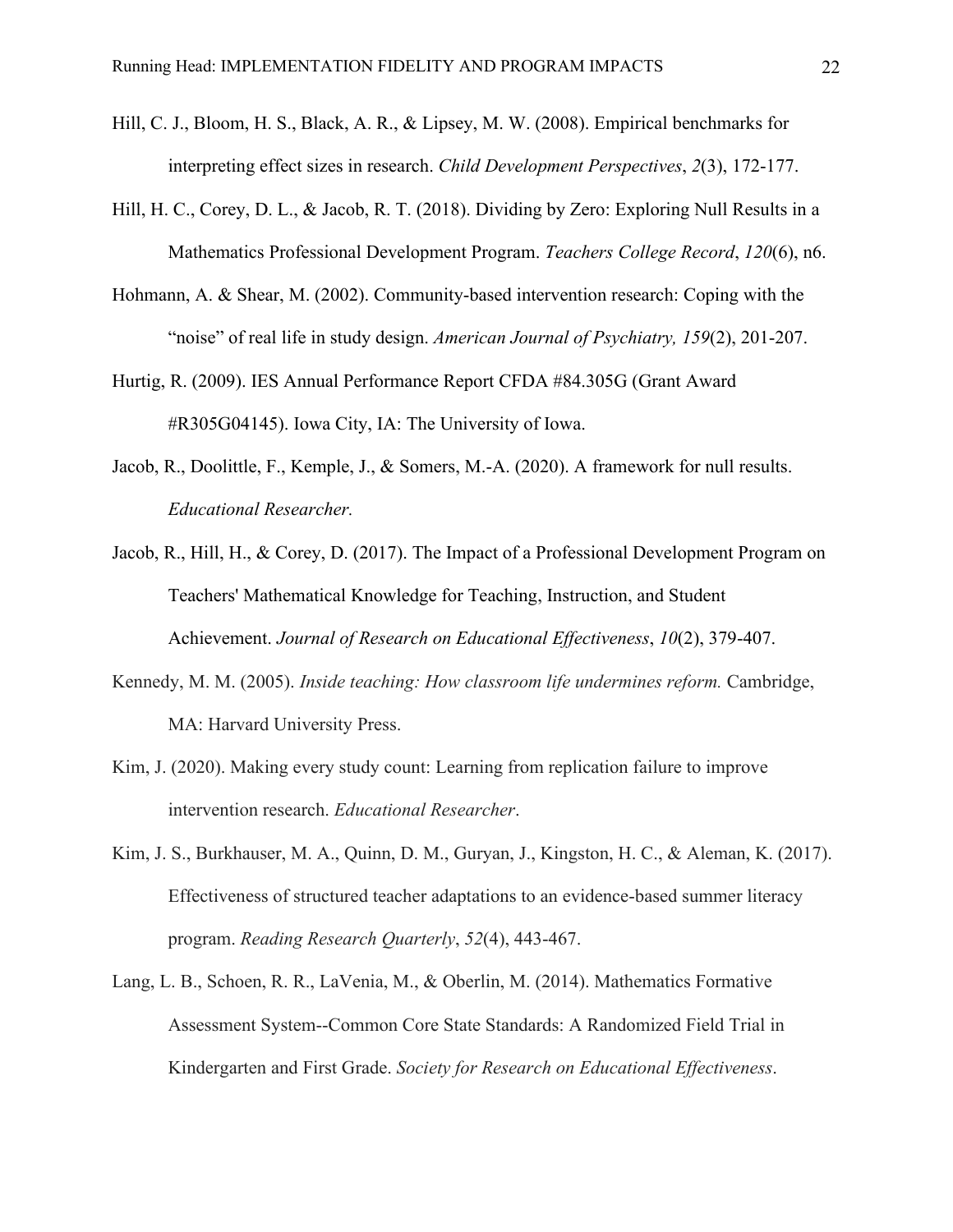- Lara-Alecio, R., Tong, F., Irby, B. J., Guerrero, C., Huerta, M., & Fan, Y. (2012). The effect of an instructional intervention on middle school english learners' science and english reading achievement. *Journal of Research in Science Teaching*, *49*(8), 987-1011.
- Lynch, K., Hill, H. C., Gonzalez, K. E., & Pollard, C. (2019). Strengthening the Research Base that Informs STEM Instructional Improvement Efforts: A Meta-Analysis. *Educational Evaluation and Policy Analysis*, 0162373719849044.
- Matsumura, L. C., Garnier, H. E., & Spybrook, J. (2012). The effect of content-focused coaching on the quality of classroom text discussions. *Journal of Teacher Education*, *63*(3), 214- 228.
- Matsumura, L. C., Garnier, H. E., & Resnick, L.B. (2010). Implementing literacy coaching: The role of school social resources. *Educational Evaluation and Policy Analysis, 32*(2), 249- 272.
- McMaster, K. L., Jung, P. G., Brandes, D., Pinto, V., Fuchs, D., Kearns, D., ... & Yen, L. (2014). Customizing a research‐based reading practice. *The Reading Teacher*, *68*(3), 173-183.
- Mowbray, C. T., Holter, M. C., Teague, G. B., & Bybee, D. (2003). Fidelity criteria: Development, measurement, and validation. *American Journal of Evaluation*, *24*(3), 315- 340.
- Murray, D.W., Rabiner, D.L. & Carrig, M. M. (2014) *Grade level effects of the Incredible Years Teacher Training Program on emotion regulation and attention.* Paper presented at the annual conference of the Society for Research on Educational Effectiveness, Washington D.C.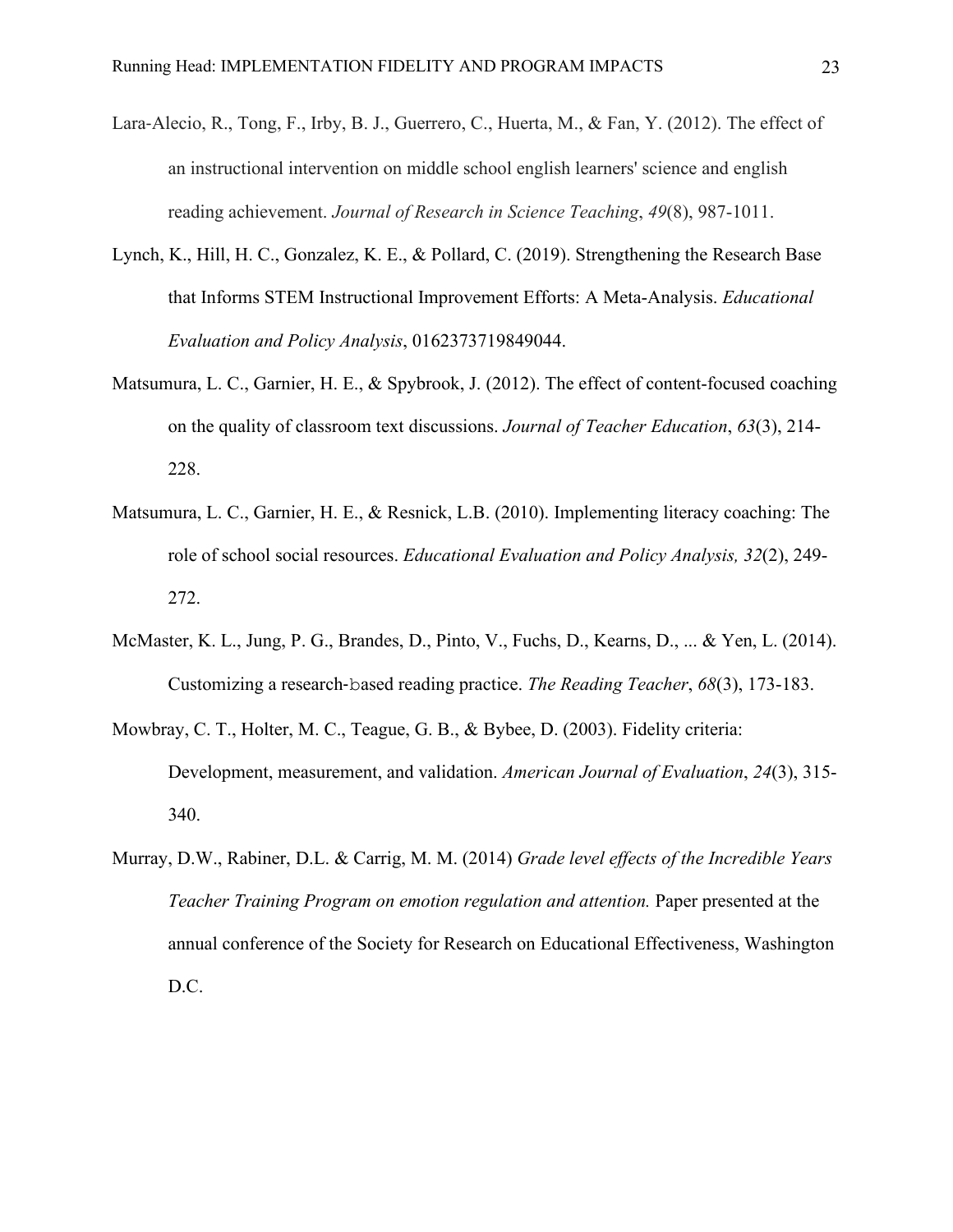- O'Donnell, C. L. (2008). Defining, conceptualizing, and measuring fidelity of implementation and its relationship to outcomes in K–12 curriculum intervention research. *Review of Educational Research*, *78*(1), 33-84.
- Quinn, D. M., & Kim, J. S. (2017). Scaffolding fidelity and adaptation in educational program implementation: Experimental evidence from a literacy intervention. *American Educational Research Journal*, 0002831217717692.
- Penuel, W. R., Gallagher, L. P., & Moorthy, S. (2011). Preparing teachers to design sequences of instruction in earth systems science: A comparison of three professional development programs. *American Educational Research Journal*, *48*(4), 996-1025.
- Rimm-Kaufman, S. E., Larsen, R. A., Baroody, A. E., Curby, T. W., Ko, M., Thomas, J. B., ... & DeCoster, J. (2014). Efficacy of the responsive classroom approach results from a 3-year, longitudinal randomized controlled trial. *American Educational Research Journal*, *51*(3), 567–603.
- Santagata, R., Kersting, N., Givvin, K. B., & Stigler, J. W. (2011). Problem implementation as a lever for change: An experimental study of the effects of a professional development program on students' mathematics learning. *Journal of Research on Educational Effectiveness, 4*(1), 1–24.
- Schneider, M. C., & Meyer, J. P. (2012). Investigating the efficacy of a professional development program in formative classroom assessment in middle school English language arts and mathematics. *Journal of Multidisciplinary Evaluation*, *8*(17), 1-24.
- Schwartz‐Bloom, R. D., & Halpin, M. J. (2003). Integrating pharmacology topics in high school biology and chemistry classes improves performance. *Journal of Research in Science Teaching*, *40*(9), 922-938.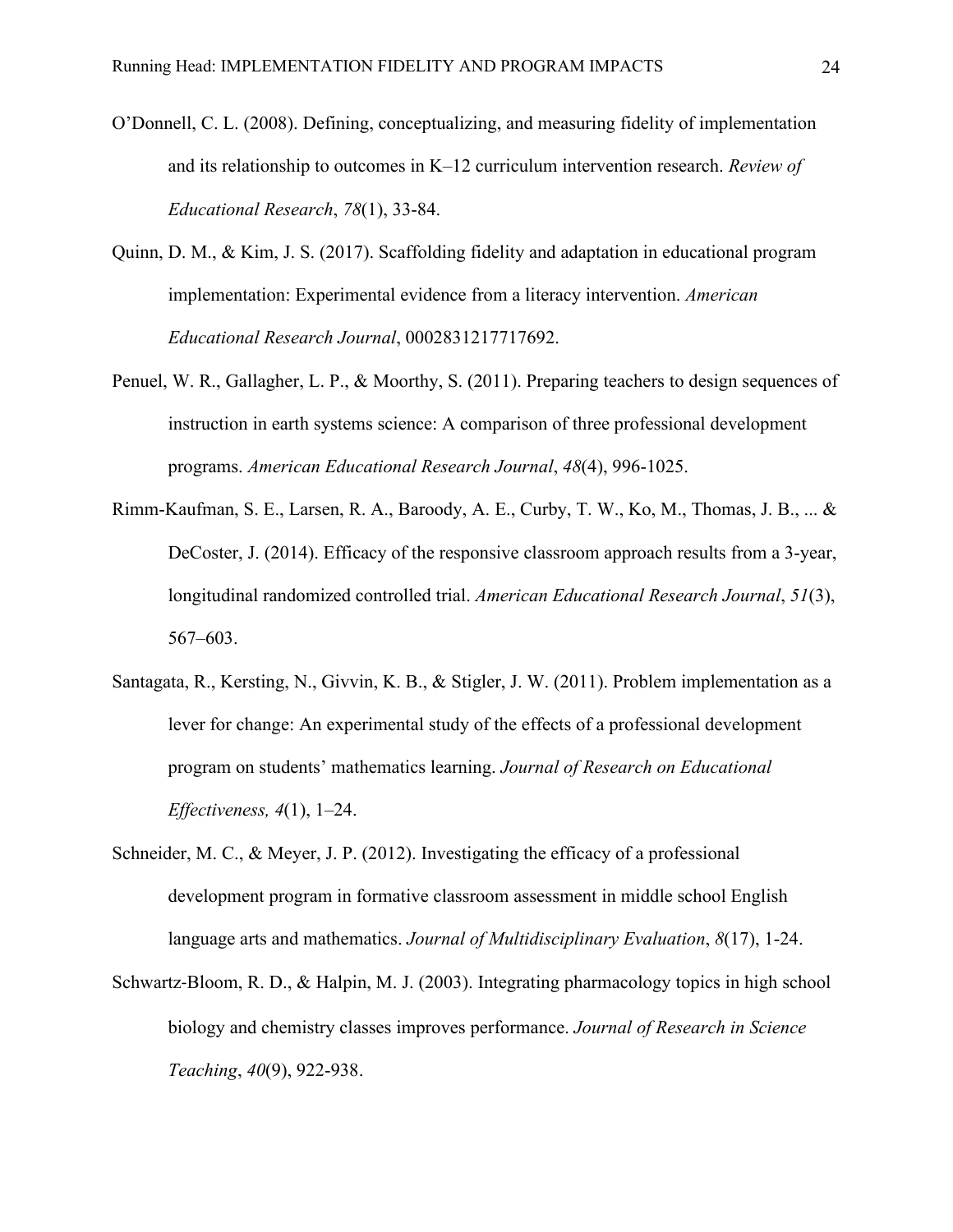- Slavin, R. E., Lake, C., & Groff, C. (2009). Effective programs in middle and high school mathematics: A best-evidence synthesis. *Review of Educational Research*, *79*(2), 839- 911.
- Star, J. R., Pollack, C., Durkin, K., Rittle-Johnson, B., Lynch, K., Newton, K., & Gogolen, C. (2015). Learning from comparison in algebra. *Contemporary Educational Psychology*, *40*, 41-54.
- Thompson, D. R., Senk, S. L., & Yu, Y. (2012). An evaluation of the third edition of the University of Chicago school mathematics project: Transition mathematics. *Chicago, IL: University of Chicago School Mathematics Project*.
- U.S. Department of Education. (2009). Education research grant request for application: CFDA Number 84.305A. Washington, DC: Institute for Education Sciences. Retrieved August 4, 2016 from [http://ies.ed.gov/funding/pdf/2009\\_84305A.pdf](http://ies.ed.gov/funding/pdf/2009_84305A.pdf)
- Wanless, S. B., Patton, C. L., Rimm-Kaufman, S. E., & Deutsch, N. L. (2013). Setting-level influences on implementation of the Responsive Classroom approach. *Prevention Science*, *14*(1), 40-51.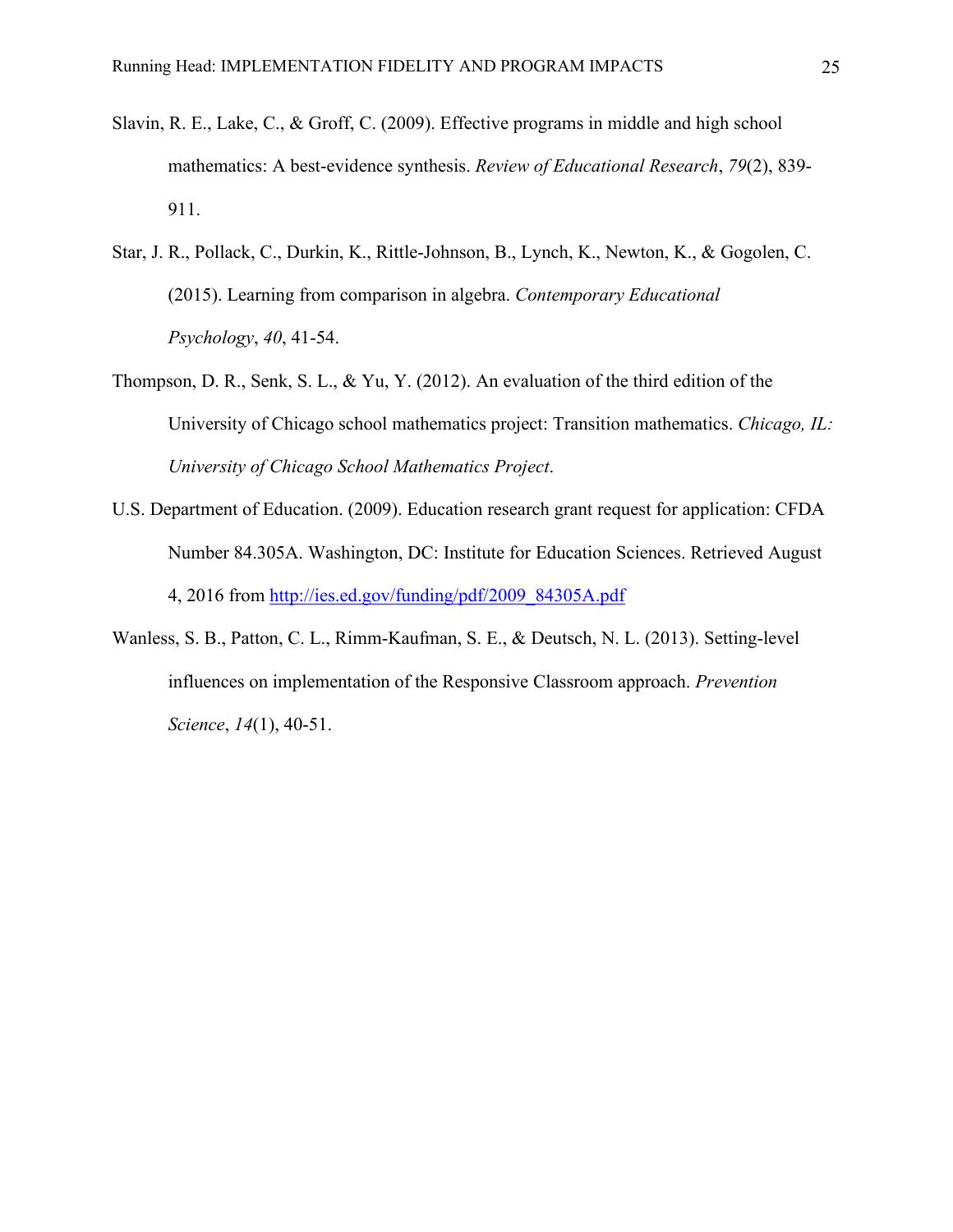Types of fidelity reported by source

|                      | <b>IES-funded studies</b><br>$(N=37)$ |         | <b>STEM Studies</b> |         | Total     |         |
|----------------------|---------------------------------------|---------|---------------------|---------|-----------|---------|
|                      |                                       |         | $(N=39)$            |         | $(N=76)$  |         |
|                      | Frequency                             | Percent | Frequency           | Percent | Frequency | Percent |
| Fidelity reported    | 36                                    | 97%     | 29                  | 74%     | 65        | 86%     |
|                      |                                       |         |                     |         |           |         |
| Structural fidelity  | 23                                    | 62%     | 18                  | 46%     | 41        | 54%     |
| Process fidelity     | 21                                    | 57%     | 17                  | 44%     | 38        | 50%     |
| Structural & process | 9                                     | 24%     | 9                   | 23%     | 18        | 24%     |
| Dosage fidelity      | 8                                     | 22%     | 12                  | 31%     | 20        | 26%     |

*Note.* Percentages reported are of the total set of studies and do not sum to 100 because many studies reported more than one type of fidelity. All overlapping studies are included in the IES-funded count here because of the IES requirement to report fidelity.

#### Table 2

Method of gauging fidelity

| Method        | Frequency | Percent |
|---------------|-----------|---------|
| Observational | 30        | 46%     |
| Self-report   | 19        | 29%     |
| <b>Both</b>   |           | 18%     |

*Note*. Total N=65. Four of the 65 studies that measured fidelity only measured dosage fidelity so percentages do not sum to 100. Classroom observation includes in-person, video-taped, and one instance of audio recorded observations. Teacher self-report includes daily activity logs or post-intervention surveys.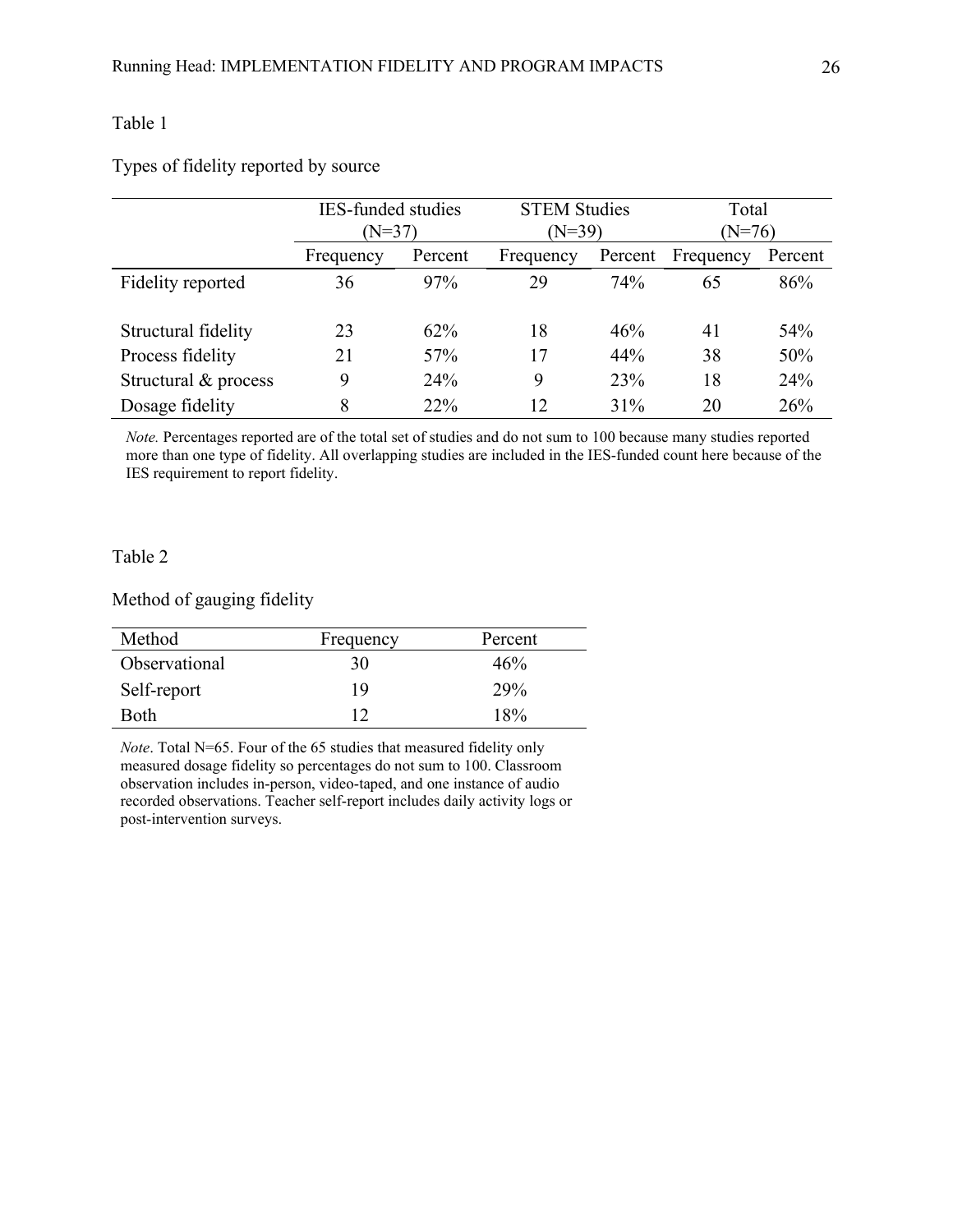Fidelity ratings by type of fidelity measured

|                            | Structural |         | <b>Process</b> |         | Dosage    |         |
|----------------------------|------------|---------|----------------|---------|-----------|---------|
| <b>Fidelity Rating</b>     | Frequency  | Percent | Frequency      | Percent | Frequency | Percent |
| Low fidelity $(N=14)$      |            | 12%     | 12             | 32%     | h         | 30%     |
| Moderate fidelity $(N=25)$ | 18         | 44%     | 15             | 39%     | 6         | 30%     |
| High fidelity $(N=26)$     | 18         | 44%     | 11             | 29%     | 8         | 40%     |
| Total                      | 41         | 100%    | 38             | $100\%$ | 20        | $100\%$ |

*Note.* N=65. Some studies reported more than one type of fidelity so row frequencies do not sum to the total N. A study was coded low when less than half of the structural and process fidelity codes were positive, a score of "high fidelity" when more than 80% of the structural and process fidelity codes were positive, and "medium fidelity" for those in between. Ratings also factored in dosage fidelity, when reported, and any additional author comments about fidelity.

#### Table 4

Fidelity rating by student impacts

|                       | Null impacts         |          | Positive impacts |         |  |
|-----------------------|----------------------|----------|------------------|---------|--|
|                       | Percent<br>Frequency |          | Frequency        | Percent |  |
| Low fidelity          |                      | 10.5%    |                  | 7.9%    |  |
| Moderate fidelity     |                      | $10.5\%$ | 17               | 22.4%   |  |
| High fidelity         |                      | 10.5%    | 18               | 23.7%   |  |
| Fidelity not reported |                      | $3.9\%$  |                  | 10.5%   |  |
| Total                 |                      | 35.5%    | 49               | 64.5%   |  |

*Note.* N=76. Studies were coded null if they had less than 50% student impacts that were positive with significance levels of at  $p < 0.05$ .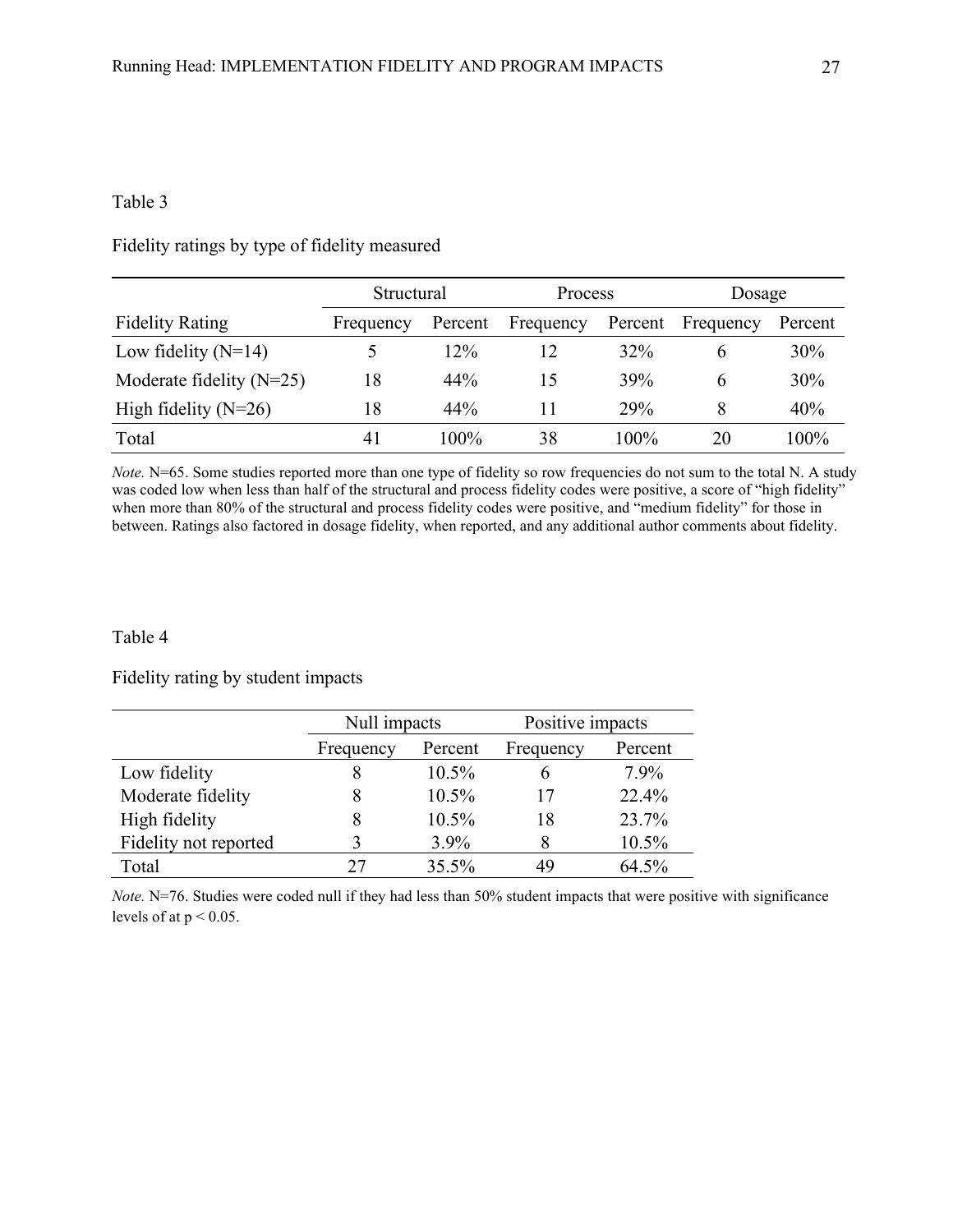Results of OLS regression analysis for variables predicting percent positive student achievement outcomes (N=76)

|                                 | Model 1   | Model 2       | Model 3   | Model 4   | Model 5      |
|---------------------------------|-----------|---------------|-----------|-----------|--------------|
| Fidelity rating $= 1$ (Low)     | $-0.19$   |               |           |           | $-0.24**$    |
|                                 | (0.13)    |               |           |           | (0.11)       |
| Sample size - teacher sample    |           | $-0.00032***$ |           |           | $-0.00024**$ |
|                                 |           | (0.000089)    |           |           | (0.000095)   |
| Standardized assessment only    |           |               | $-0.27**$ |           | $-0.085$     |
|                                 |           |               | (0.088)   |           | (0.094)      |
| Researcher-developed            |           |               |           |           |              |
| assessment only                 |           |               |           | $0.36***$ | $0.29**$     |
|                                 |           |               |           | (0.095)   | (0.11)       |
| Intercept                       | $0.57***$ | $0.58***$     | $0.66***$ | $0.43***$ | $0.58***$    |
|                                 | (0.049)   | (0.050)       | (0.058)   | (0.050)   | (0.064)      |
| R-squared                       | 0.033     | 0.048         | 0.115     | 0.160     | 0.247        |
| Standard errors in parentheses. |           |               |           |           |              |

\* p<0.1, \*\* p<0.05, \*\*\* p<0.001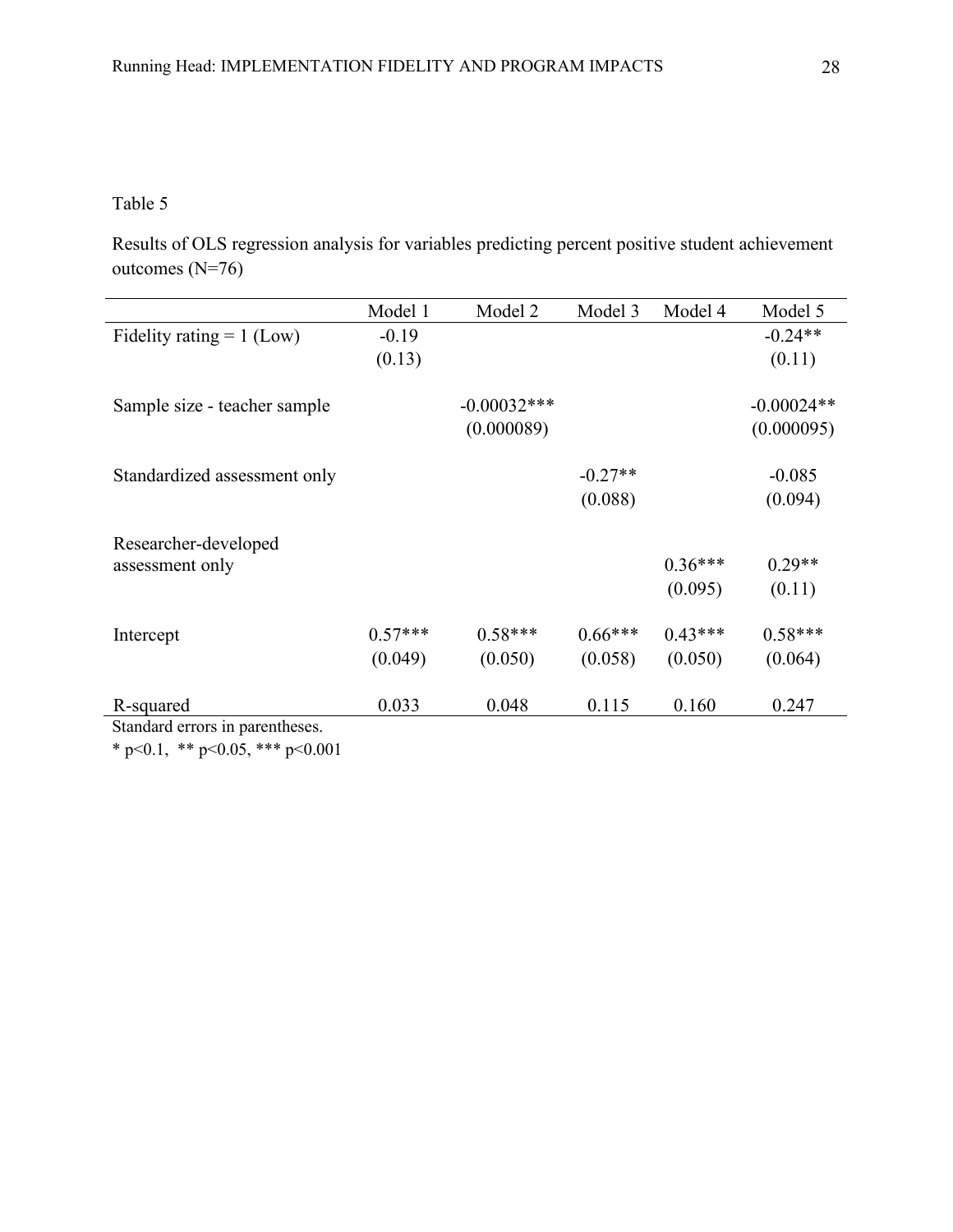Results of multilevel regression analysis for variables predicting percent positive fidelity impacts (N=61)

|                                | Model 1    | Model 2   | Model 3   | Model 4   | Model 5    |
|--------------------------------|------------|-----------|-----------|-----------|------------|
| Process fidelity               | $-0.34***$ |           |           |           | $-0.36***$ |
|                                | (0.069)    |           |           |           | (0.071)    |
|                                |            |           |           |           |            |
| Classroom observation          |            | 0.058     |           |           | $0.14**$   |
|                                |            | (0.08)    |           |           | (0.072)    |
|                                |            |           |           |           |            |
| Researcher-designed instrument |            |           | $0.27*$   |           | 0.13       |
|                                |            |           | (0.14)    |           | (0.13)     |
|                                |            |           |           |           |            |
| Teacher sample size            |            |           |           | 0.00008   | 0.00013    |
|                                |            |           |           | (0.00013) | (0.00011)  |
|                                | $0.85***$  | $0.66***$ | $0.45***$ | $0.68***$ | $0.63***$  |
| Intercept                      |            |           |           |           |            |
|                                | (0.049)    | (0.065)   | (0.13)    | (0.049)   | (0.14)     |

 $*$  p<0.1, \*\* p<0.05, \*\*\* p<0.001

*Note:* Table displays results from a multilevel model in which impact estimates are nested within programs. Four of the 65 studies that measured fidelity only measured dosage fidelity. Standard errors in parentheses.